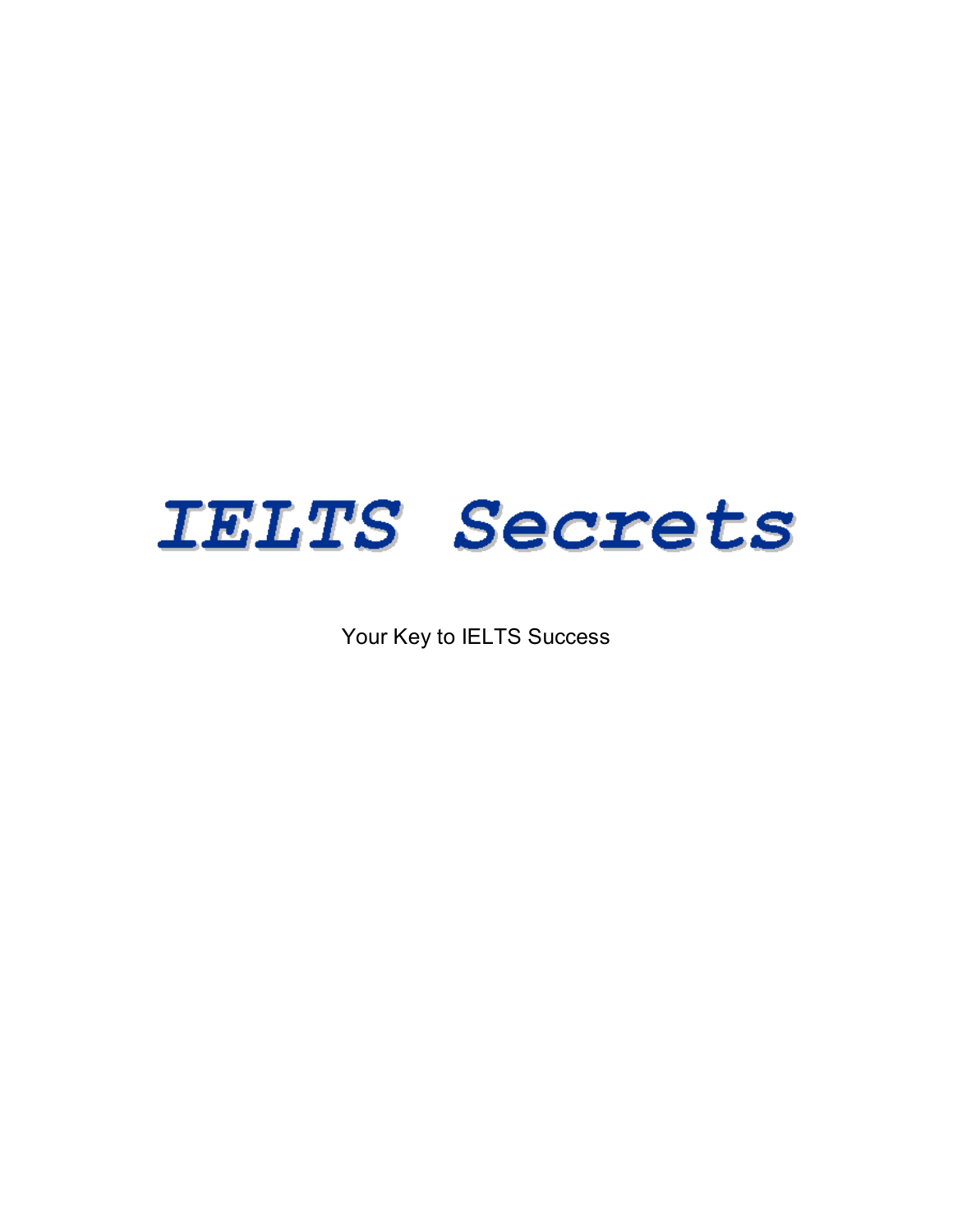*From the desk of Tom Paulson, Director of Test-Taking Strategy at IELTS Secrets, May 5, 2002-* 

Dear future IELTS Success Story:

Congratulations on your purchase of the most advanced test-taking manual for the IELTS. Notice I did not say study guide- there are plenty of decent study guides on the market, but that was not our objective in writing this manual. Our goal is to seek and exploit specific weaknesses in the IELTS assessment, and then share those secrets with our customers.

Let's be perfectly honest here- you've worked hard enough in the past, and if you want to spend hours in a study guide to boost your score, that's a great thing to do. In fact, we recommend at least a brief review of some of the better study guides on the market. But that's simply not enough to do well in the high-pressure high-stakes environment of the test day. How well you do on this test will have a significant impact on your future- and we have the research and practical advice to help you execute on test day.

The product you're reading now is much more than a study guide- it is a tactical weapon designed to exploit weaknesses in the test itself, and help you avoid the most common errors students make when taking the IELTS.

## How to use this manual

We don't want to waste your time. This manual is fast-paced and fluff-free. We suggest going through it a number of times, trying out its methods on a number of official practice tests.

First, read through the manual completely to get a feel for the content and organization. Read the general success strategies first, and then proceed to

ii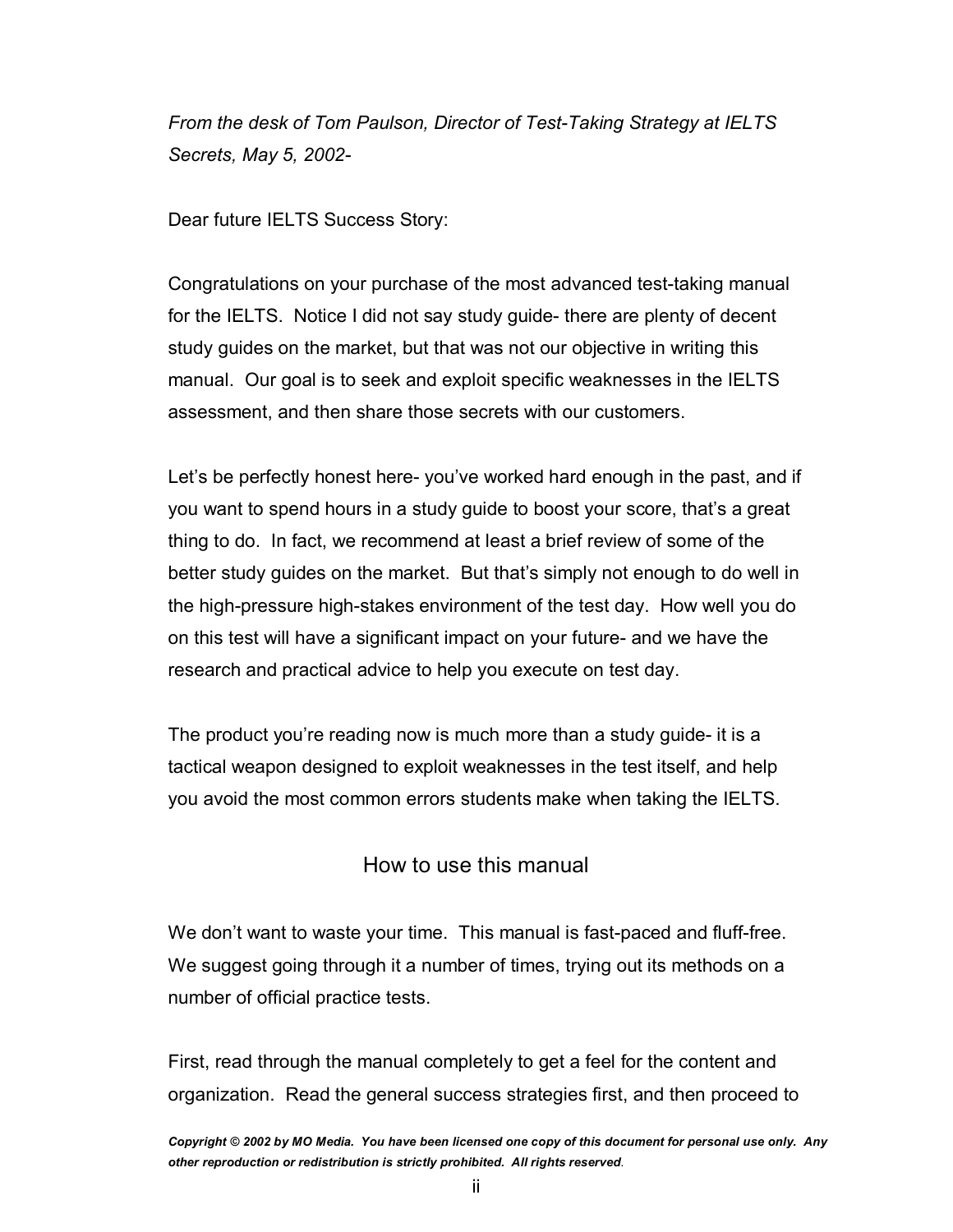the individual test sections. Each tip has been carefully selected for its effectiveness.

Second, read through the manual again, and take notes in the margins and highlight those sections where you may have a particular weakness (we strongly suggest printing the manual out on a high-quality printer).

Third, go through at least one official practice test with the manual at your side and apply the strategies. We believe three practice tests to be the maximum benefit, the first time with all strategies except time (take as much time as you need), the second time with all strategies and time constraints, and a third time without the benefit of the open manual to refer to during the test. See the appendix for the exclusive list of practice test sources we believe to be valuable. Quick tip- there is no greater waste of time than studying practice tests written by anyone other than IELTS.

Finally, bring the manual with you on test day and study it before the exam begins.

#### Your success is our success

We would be delighted to hear your IELTS Success Story. Drop us a line at ieltssecrets@ieltssecrets.com and tell us your story. Thanks for your business and we wish you continued success-

Sincerely,

The IELTS Secrets Team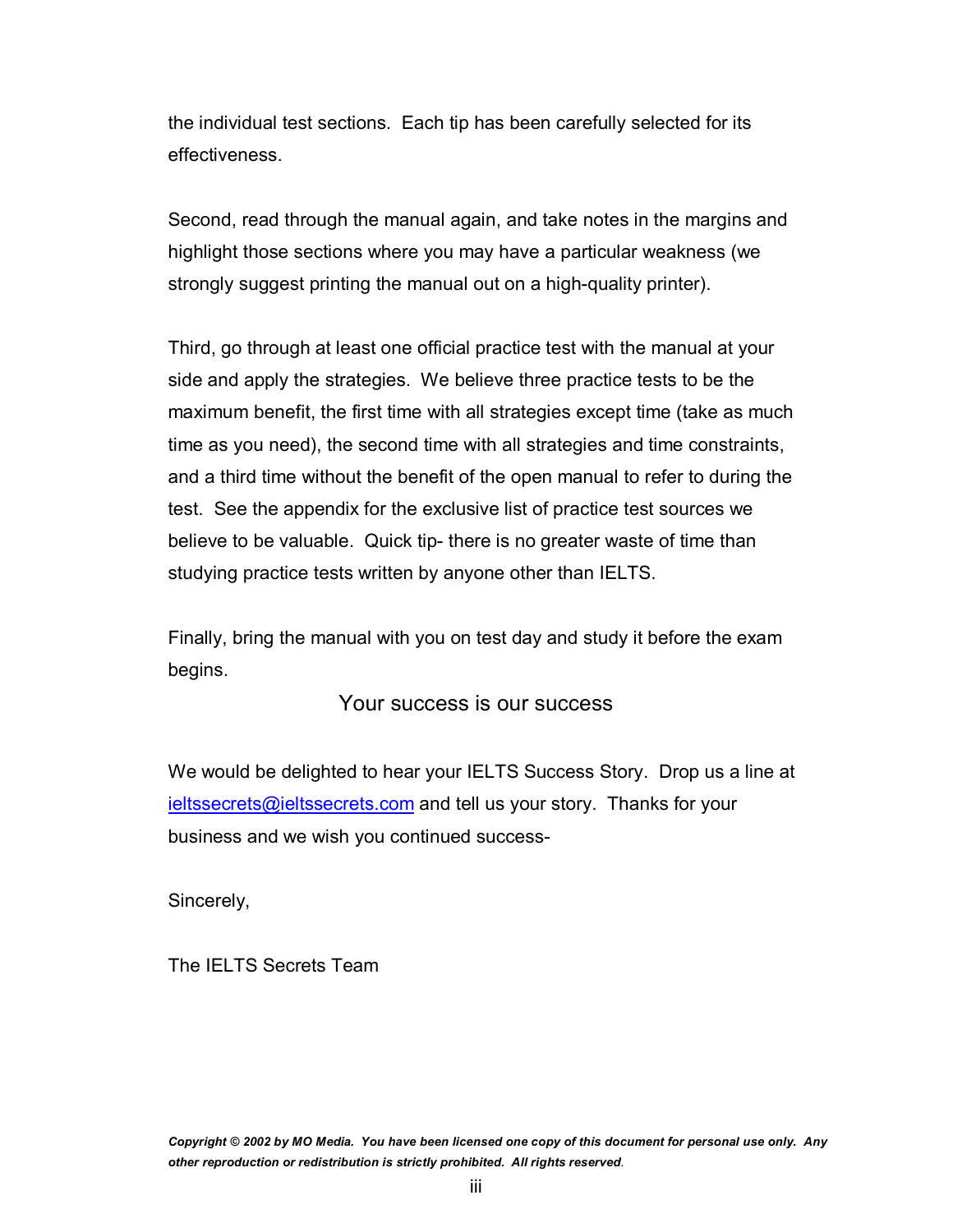### TABLE OF CONTENTS

Copyright © 2002 by MO Media. You have been licensed one copy of this document for personal use only. Any other reproduction or redistribution is strictly prohibited. All rights reserved.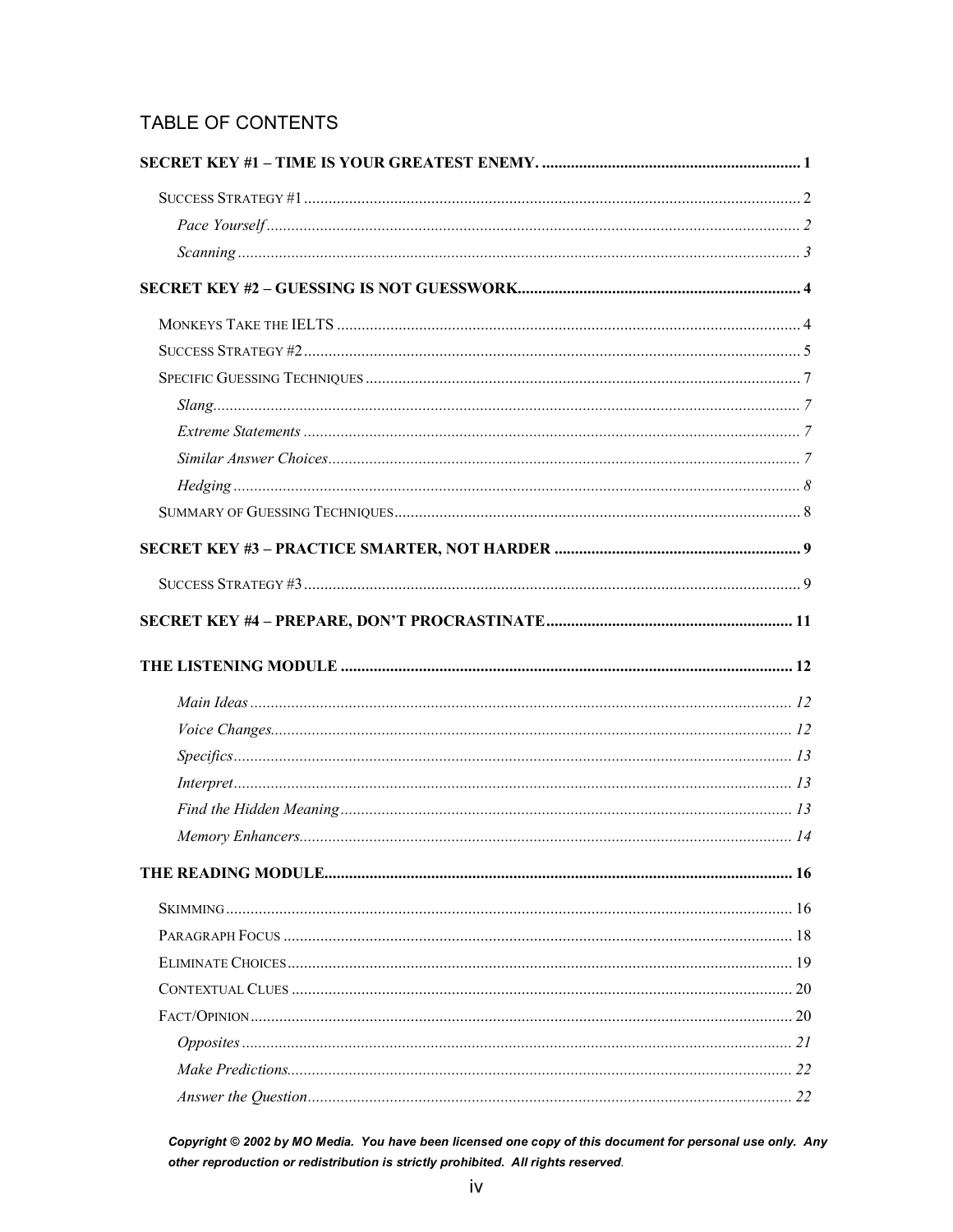| Part 3                                                                  | 34 |
|-------------------------------------------------------------------------|----|
|                                                                         |    |
|                                                                         |    |
|                                                                         |    |
|                                                                         |    |
|                                                                         |    |
|                                                                         |    |
|                                                                         |    |
| SPECIAL REPORT: HOW YOUR IELTS SCORE IS VIEWED, AND WHAT THIS MEANS FOR |    |
|                                                                         |    |

other reproduction or redistribution is strictly prohibited. All rights reserved.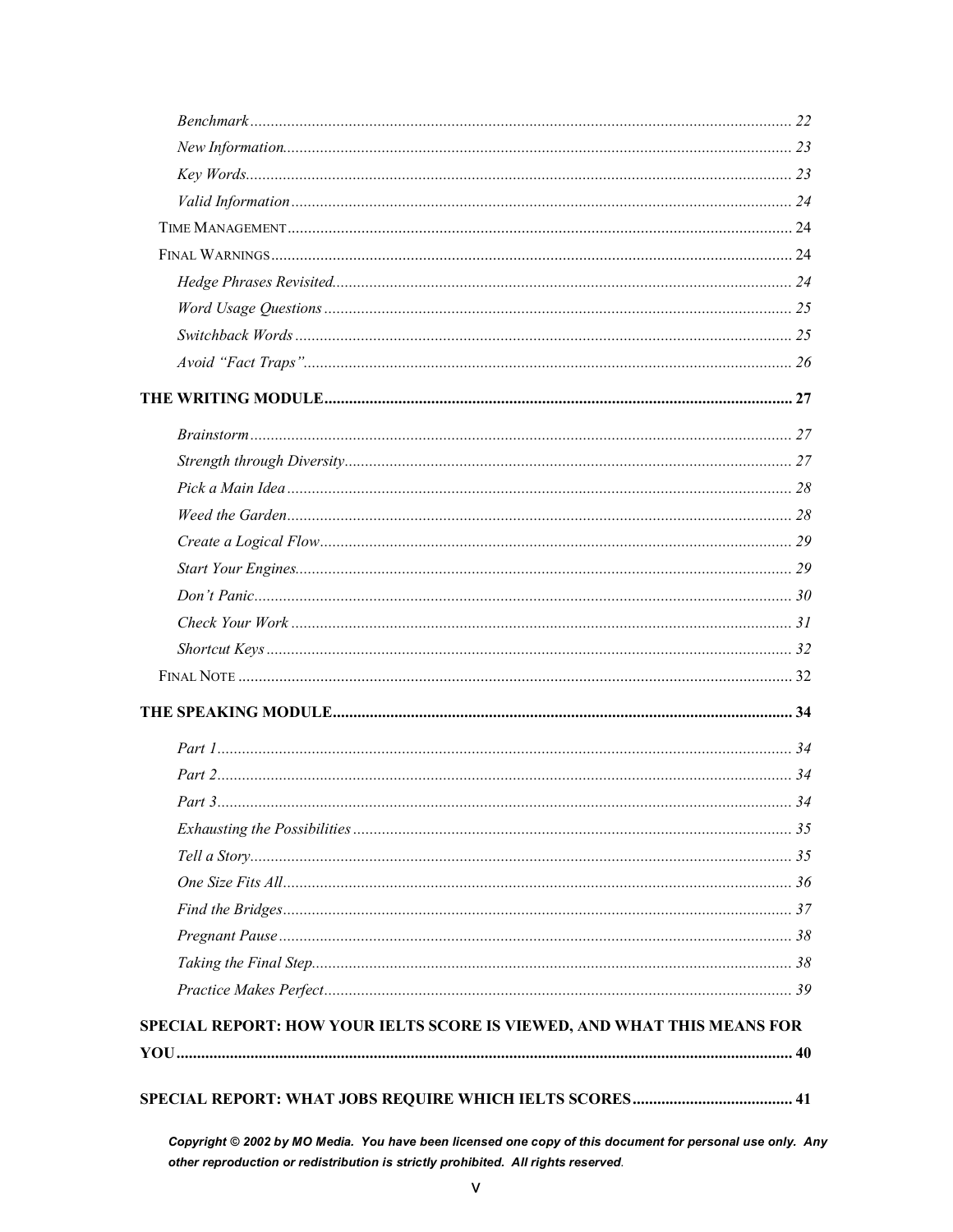#### **SPECIAL REPORT: WHICH IELTS STUDY GUIDES AND PRACTICE TESTS ARE WORTH**

*Copyright © 2002 by MO Media. You have been licensed one copy of this document for personal use only. Any other reproduction or redistribution is strictly prohibited. All rights reserved*.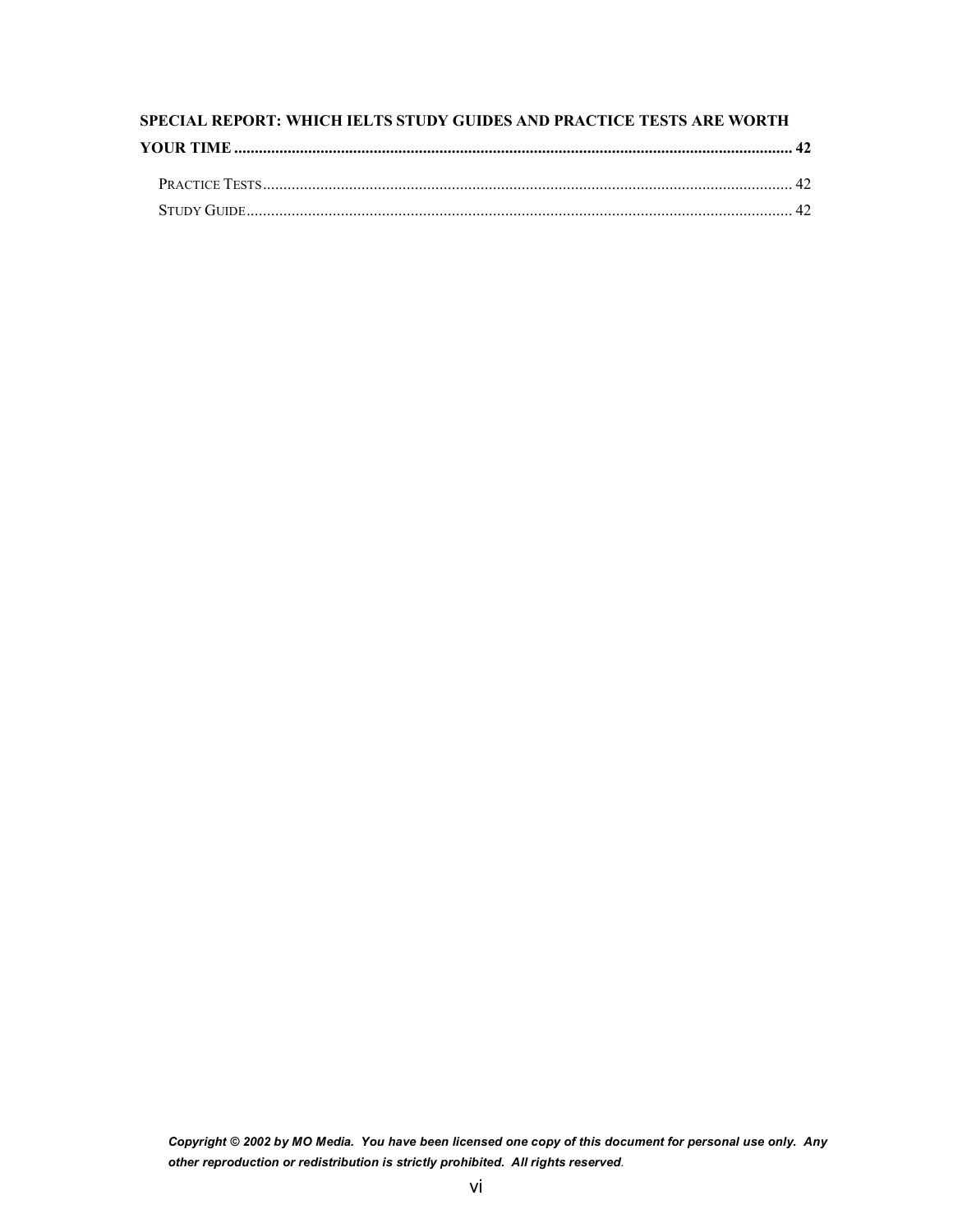## *Secret Key #1 – Time is your greatest enemy.*

To succeed on the IELTS, you must use your time wisely. Many students do not finish at least one module. The table below shows the time challenge you are faced with:

| <b>Module</b> | <b>Total amount</b> | <b>Number of</b> | Time to answer |  |
|---------------|---------------------|------------------|----------------|--|
|               | of time allotted    | questions        | each question  |  |
| Listening     | 30 min              | 40               | .75 min        |  |
| Reading       | 60 min              | 40               | .67 min        |  |
| Writing       | 60 min              | 2                | 30 min         |  |
| Speaking      | 11-14 min           | N/A              | N/A            |  |

As you can see, the time constraints are brutal. To succeed, you must ration your time properly. The reason that time is so critical is that every question counts the same toward your final score. If you run out of time on any passage, the questions that you do not answer will hurt your score far more than earlier questions that you spent extra time on and feel certain are correct.

On the Reading Module, the test is separated into passages. The reason that time is so critical is that 1) every question counts the same toward your final score, and 2) the passages are not in order of difficulty. If you have to rush during the last passage, then you will miss out on answering easier questions correctly. It is natural to want to pause and figure out the hardest questions, but you must resist the temptation and move quickly.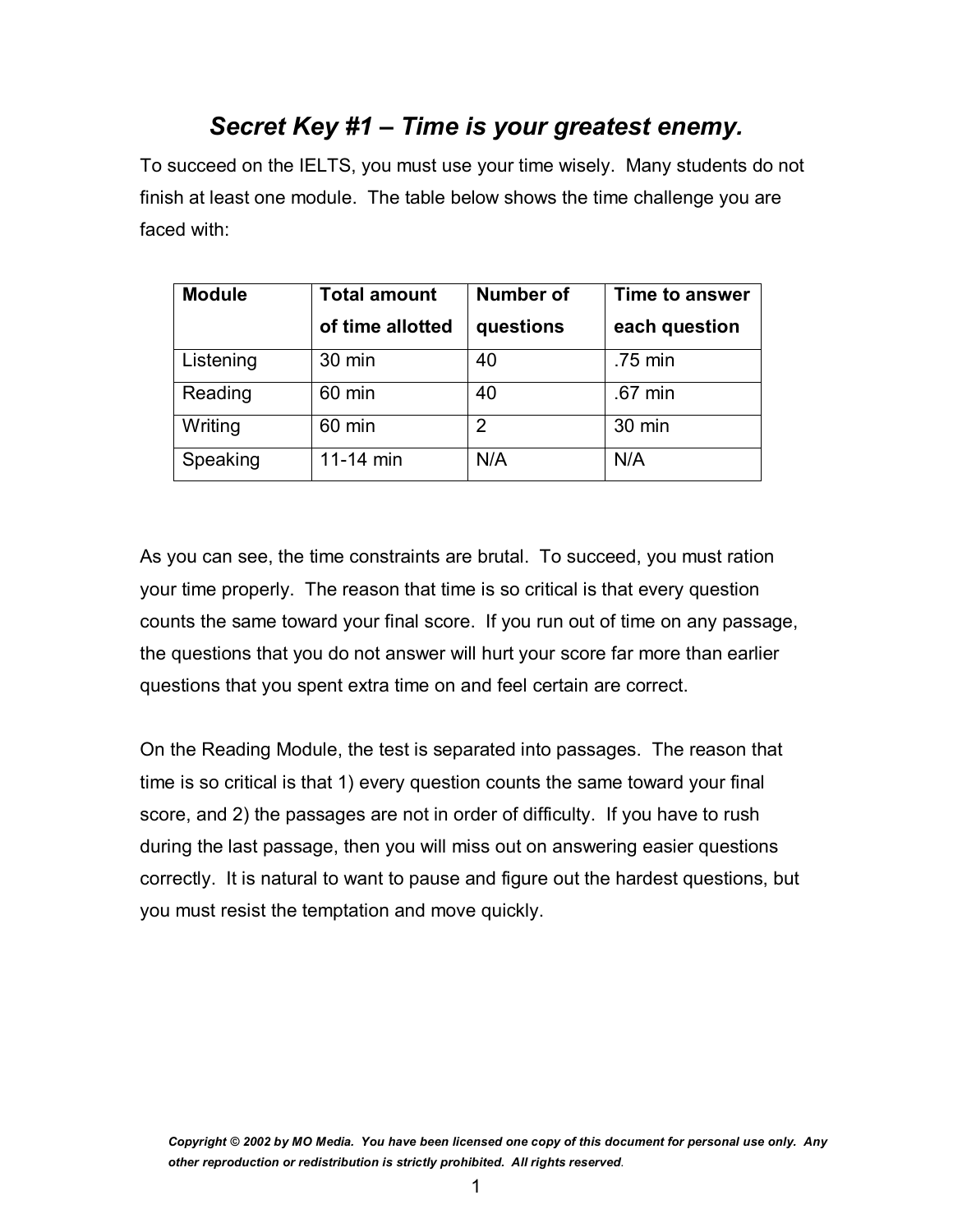### **Success Strategy #1**

#### *Pace Yourself*

Wear a watch to the IELTS Test. At the beginning of the test, check the time (or start a chronometer on your watch to count the minutes), and check the time after each passage or every few questions to make sure you are "on schedule."

Remember that on the Listening and Reading Modules you have a little over half a minute for each question. If you can work quickly, you can pace yourself at half a minute per question, which makes it easy to keep track of your time.

If you find that you are falling behind time during the test, you must speed up. Even though a rushed answer is more likely to be incorrect, it is better to miss a couple of questions by being rushed, than to completely miss later questions by not having enough time. It is better to end with more time than you need than to run out of time.

If you are forced to speed up, do it efficiently. Usually one or more answer choices can be eliminated without too much difficulty. Above all, don't panic. Don't speed up and just begin guessing at random choices. By pacing yourself, and continually monitoring your progress against the clock or your watch, you will always know exactly how far ahead or behind you are with your available time. If you find that you are a few minutes behind on a module, don't skip questions without spending any time on it, just to catch back up. Spend perhaps a little less than half a minute per question and after a few questions, you will have caught back up more gradually. Once you catch back up, you can continue working each problem at your normal pace. If you have time at the end, go back then and finish the questions that you left behind.

Furthermore, don't dwell on the problems that you were rushed on. If a problem was taking up too much time and you made a hurried guess, it must have been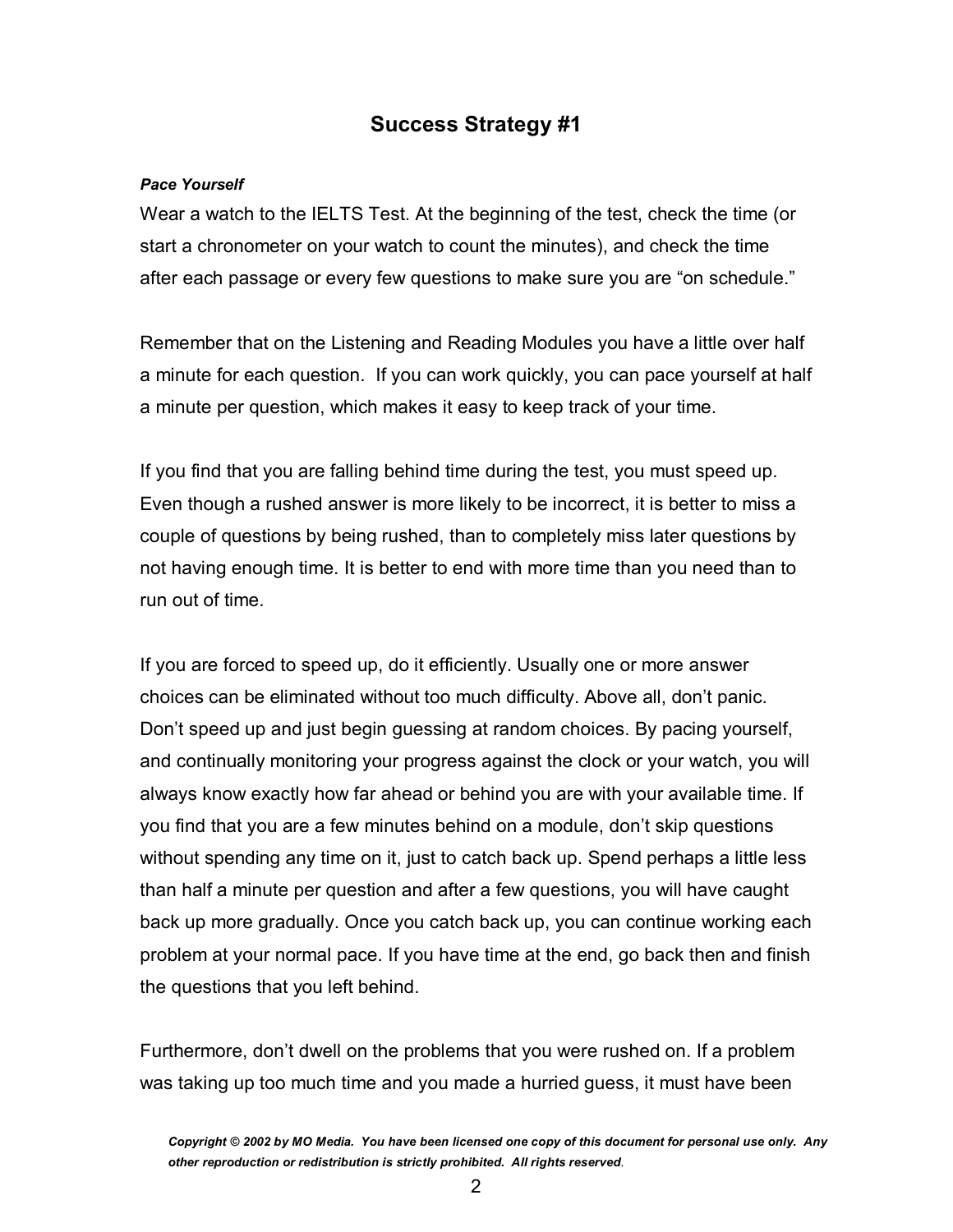difficult. The difficult questions are the ones you are most likely to miss anyway, so it isn't a big loss. If you have time left over, as you review the skipped questions, start at the earliest skipped question, spend at most another half a minute, and then move on to the next skipped question.

Lastly, sometimes it is beneficial to slow down if you are constantly getting ahead of time. You are always more likely to catch a careless mistake by working more slowly than quickly, and among very high-scoring test takers (those who are likely to have lots of time left over), careless errors affect the score more than mastery of material.

#### *Scanning*

For Reading passages, don't waste time reading, enjoying, and completely understanding the passage. Simply scan the passage to get a rough idea of what it is about. You will return to the passage for each question, so there is no need to memorize it. Only spend as much time scanning as is necessary to get a vague impression of its overall subject content.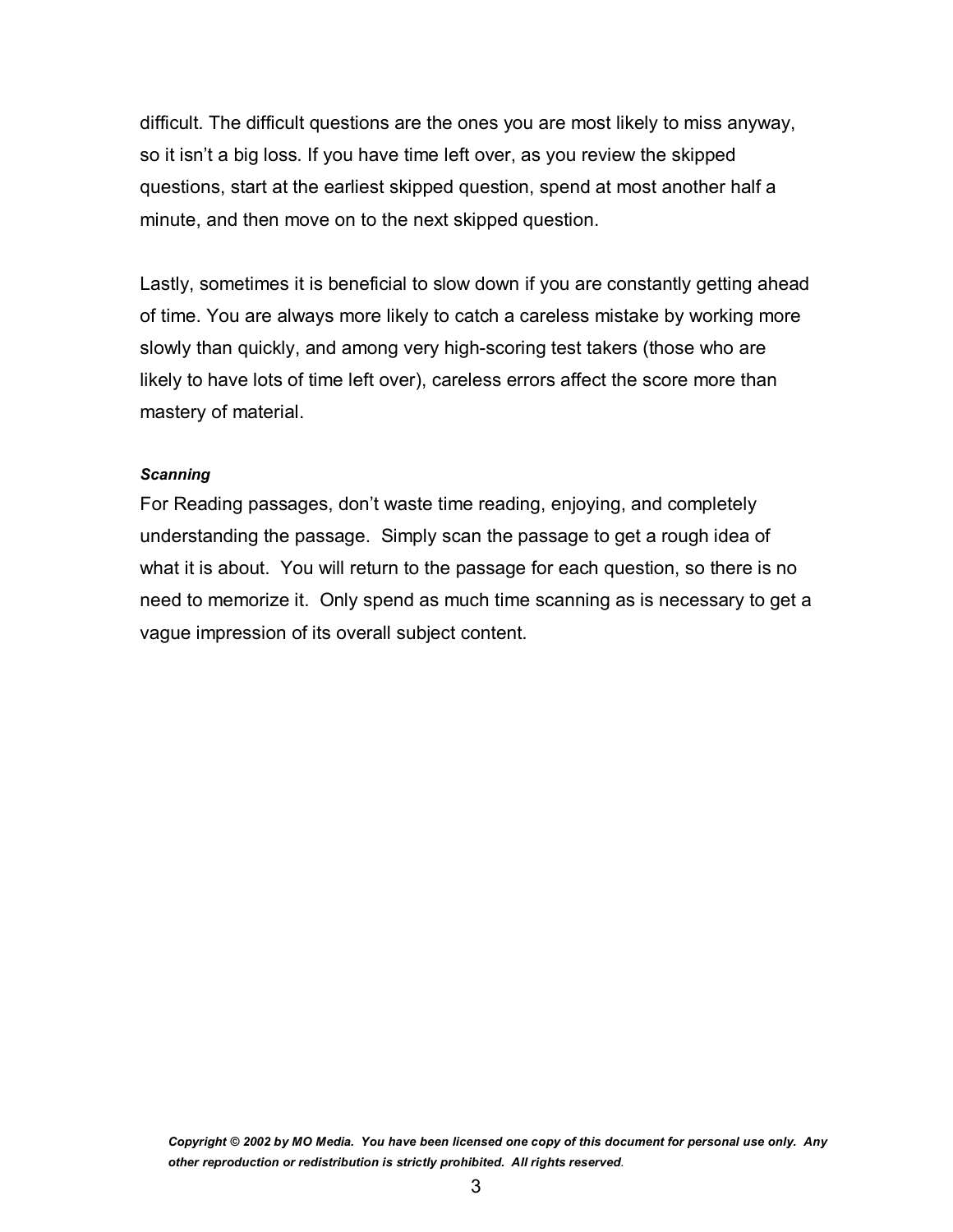## *Secret Key #2 – Guessing is not guesswork.*

You probably know that guessing is a good idea on the IELTS- unlike other standardized tests, there is no penalty for getting a wrong answer. Even if you have no idea about a question, you still have a 20-25% chance of getting it right.

Most students do not understand the impact that proper guessing can have on their score. Unless you score extremely high, guessing will significantly contribute to your final score.

## **Monkeys Take the IELTS**

What most students don't realize is that to insure that 20-25% chance, you have to guess randomly. If you put 20 monkeys in a room to take the IELTS, assuming they answered once per question and behaved themselves, on average they would get 20-25% of the questions correct on a five choice multiple choice problem. Put 20 students in the room, and the average will be much lower among guessed questions. Why?

- 1. IELTS intentionally writes deceptive answer choices that "look" right. A student has no idea about a question, so picks the "best looking" answer, which is often wrong. The monkey has no idea what looks good and what doesn't, so will consistently be lucky about 20-25% of the time.
- 2. Students will eliminate answer choices from the guessing pool based on a hunch or intuition. Simple but correct answers often get excluded, leaving a 0% chance of being correct. The monkey has no clue, and often gets lucky with the best choice.

This is why the process of elimination endorsed by most test courses is flawed and detrimental to your performance- students don't guess, they make an ignorant stab in the dark that is usually worse than random.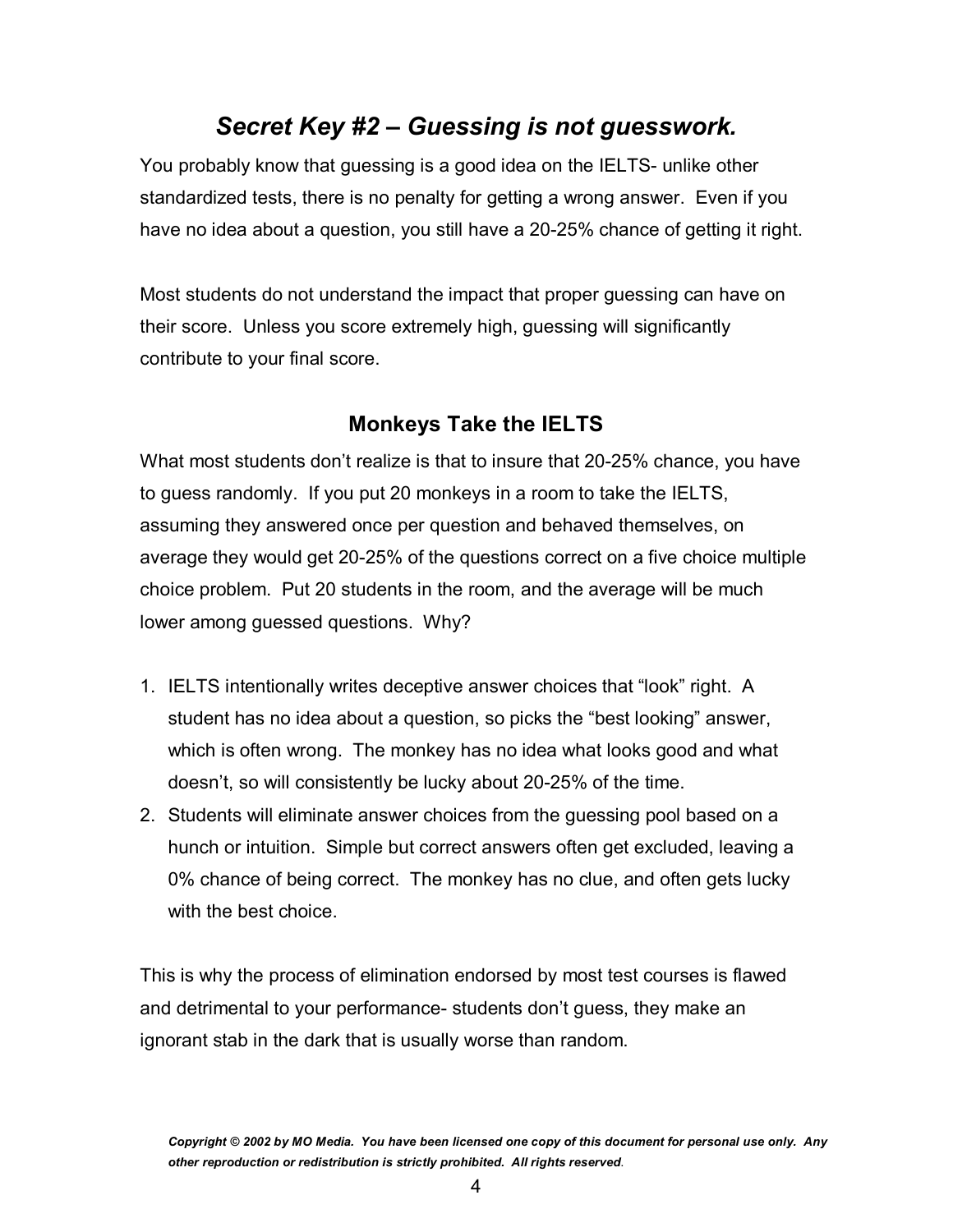## **Success Strategy #2**

Let me introduce one of the most valuable ideas of this course- the \$5 challenge:

*You only mark your "best guess" if you are willing to bet \$5 on it. You only eliminate choices from guessing if you are willing to bet \$5 on it.* 

Why \$5? Five dollars is an amount of money that is small yet not insignificant, and can really add up fast (20 questions could cost you \$100). Likewise, each answer choice on one question of the IELTS will have a small impact on your overall score, but it can really add up to a lot of points in the end.

The process of elimination IS valuable. The following shows your chance of guessing it right:

| If you eliminate this many choices on a |     |     |        |
|-----------------------------------------|-----|-----|--------|
| 3 choice multiple choice problem:       |     |     |        |
| Chance of getting it correct            | 33% | 50% | 100% L |

However, if you accidentally eliminate the right answer or go on a hunch for an incorrect answer, your chances drop dramatically: to 0%. By guessing among all the answer choices, you are GUARANTEED to have a shot at the right answer.

That's why the \$5 test is so valuable- if you give up the advantage and safety of a pure guess, it had better be worth the risk.

What we still haven't covered is how to be sure that whatever guess you make is truly random. Here's the easiest way:

*Always pick the first answer choice among those remaining.* 

Such a technique means that you have decided, **before you see a single test question**, exactly how you are going to guess- and since the order of choices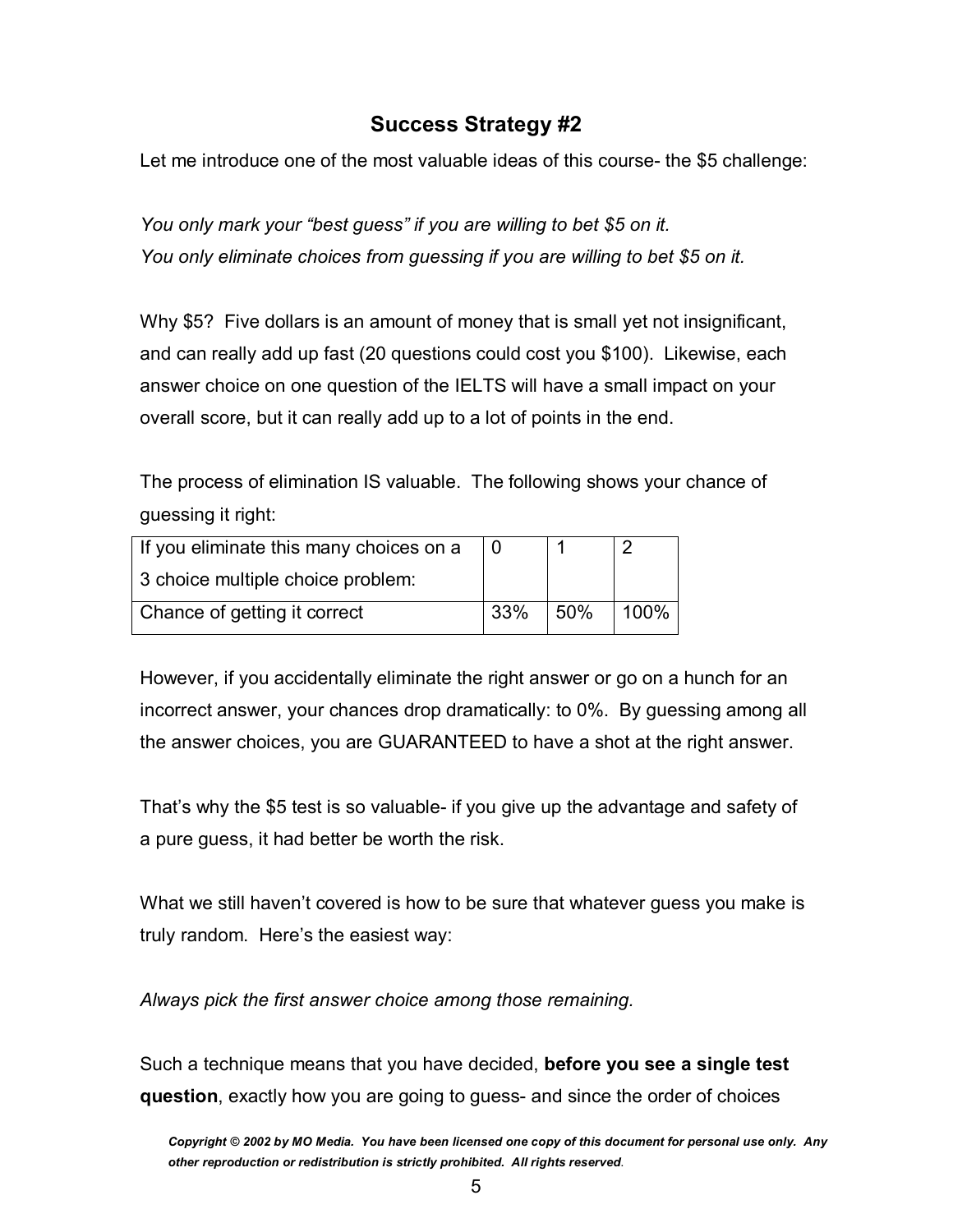tells you nothing about which one is correct, this guessing technique is perfectly random.

Let's try an example-

A student encounters the following problem on the Listening Module in a conversation about the chemical term "amine," a derivative of ammonia:

In the reaction, the amine will be?

- A. neutralized
- B. protonated
- C. deprotonated

The student has a small idea about this question- he is pretty sure that the amine will be deprotonated, but he wouldn't bet \$5 on it. He knows that the amine is either protonated or deprotoned, so he is willing to bet \$5 on choice A not being correct. Now he is down to B and C. At this point, he guesses B, since B is the first choice remaining.

The student is correct by choosing B, since the amine will be protonated. He only eliminated those choices he was willing to bet money on, AND he did not let his stale memories (often things not known definitely will get mixed up in the exact opposite arrangement in one's head) about protonation and deprotonation influence his guess. He blindly chose the first remaining choice, and was rewarded with the fruits of a random guess.

This section is not meant to scare you away from making educated guesses or eliminating choices- you just need to define when a choice is worth eliminating. The \$5 test, along with a pre-defined random guessing strategy, is the best way to make sure you reap all of the benefits of guessing.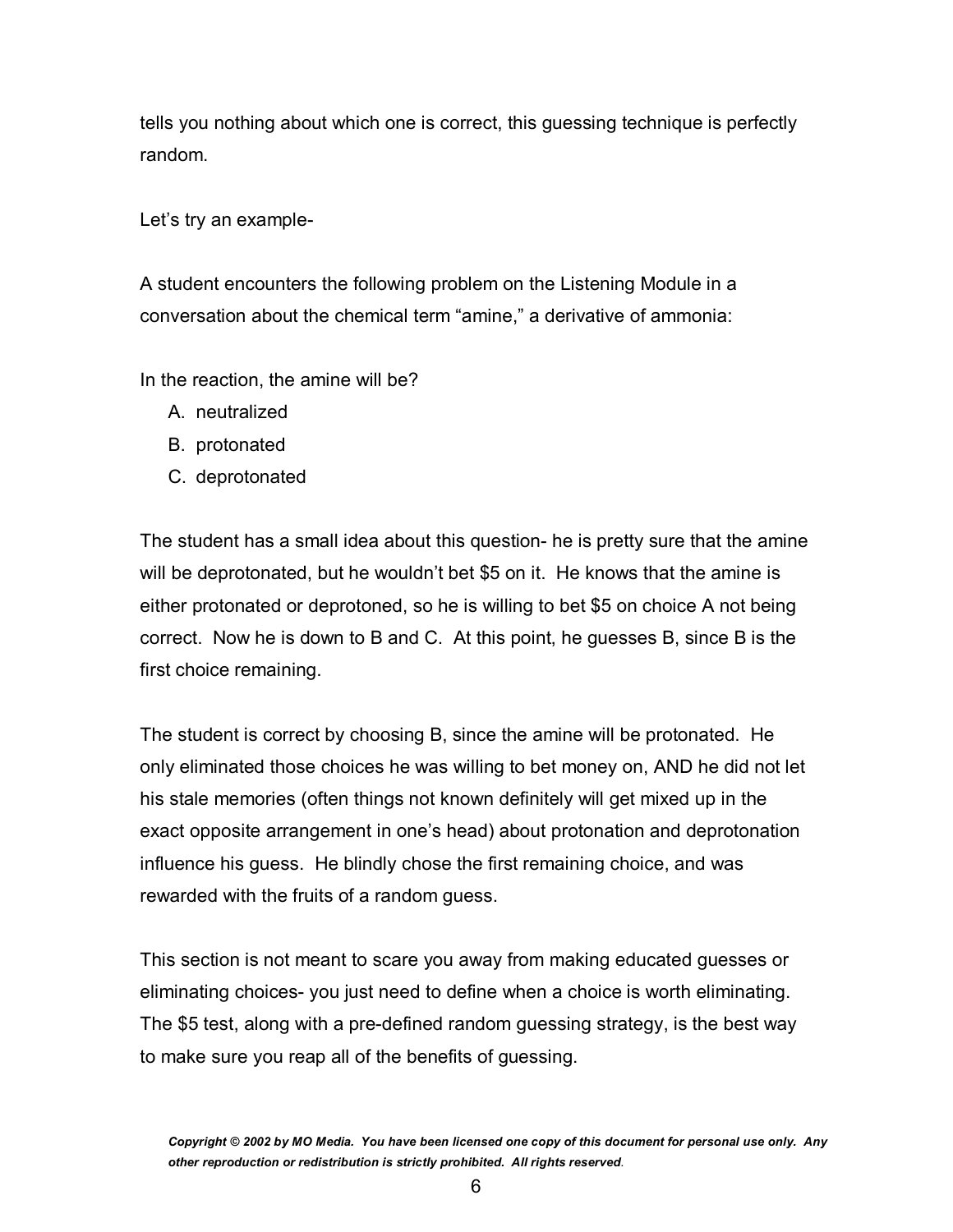## **Specific Guessing Techniques**

#### *Slang*

Scientific sounding answers are better than slang ones. In the answer choices below, choice B is much less scientific and is incorrect, while choice A is a scientific analytical choice and is correct.

#### Example:

- A.) To compare the outcomes of the two different kinds of treatment.
- B.) Because some subjects insisted on getting one or the other of the treatments.

#### *Extreme Statements*

Avoid wild answers that throw out highly controversial ideas that are proclaimed as established fact. Choice A is a radical idea and is incorrect. Choice B is a calm rational statement. Notice that Choice B does not make a definitive, uncompromising stance, using a hedge word "if" to provide wiggle room.

### Example:

A.) Bypass surgery should be discontinued completely.

B.) Medication should be used instead of surgery for patients who have not had a heart attack if they suffer from mild chest pain and mild coronary artery blockage.

#### *Similar Answer Choices*

When you have two answer choices that are direct opposites, one of them is usually the correct answer.

Example:

- A.) described the author's reasoning about the influence of his *childhood* on his adult life.
- B.) described the author's reasoning about the influence of his *parents* on his adult life.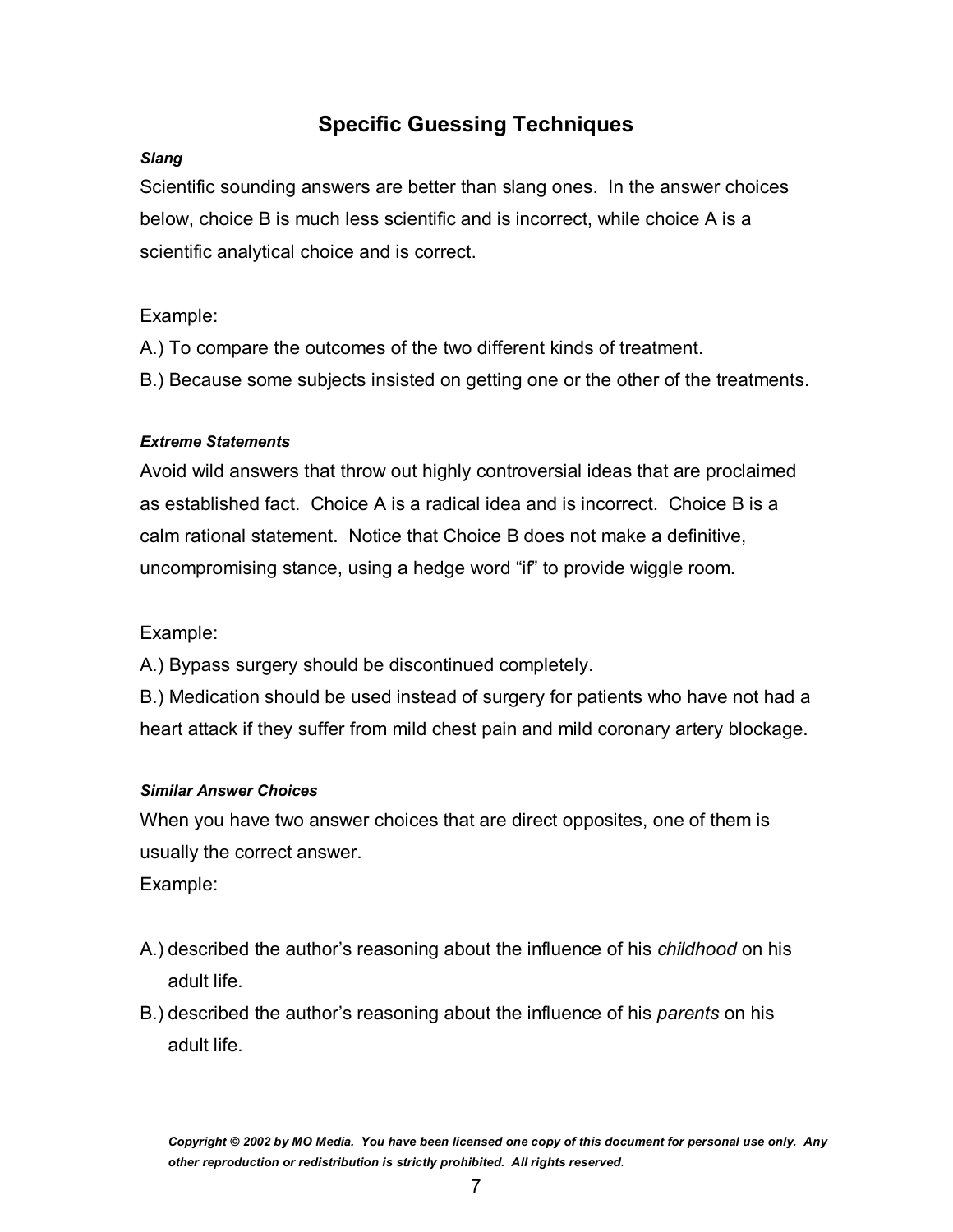These two answer choices are very similar and fall into the same family of answer choices. A family of answer choices is when two or three answer choices are very similar. Often two will be opposites and one may show an equality. Example:

- A.) Plan I or Plan II can be conducted at equal cost
- B.) Plan I would be less expensive than Plan II
- C.) Plan II would be less expensive than Plan I
- D.) Neither Plan I nor Plan II would be effective

Note how the first three choices are all related. They all ask about a cost comparison. Beware of immediately recognizing choices B and C as opposites and choosing one of those two. Choice A is in the same family of questions and should be considered as well. However, choice D is not in the same family of questions. It has nothing to do with cost and can be discounted in most cases.

#### *Hedging*

When asked for a conclusion that may be drawn, look for critical "hedge" phrases, such as likely, may, can, will often, sometimes, etc, often, almost, mostly, usually, generally, rarely, sometimes. Question writers insert these hedge phrases to cover every possibility. Often an answer will be wrong simply because it leaves no room for exception. Avoid answer choices that have definitive words like "exactly," and "always".

### **Summary of Guessing Techniques**

- 1. Eliminate as many choices as you can by using the \$5 test. Use the common guessing strategies to help in the elimination process, but only eliminate choices that pass the \$5 test.
- 2. Among the remaining choices, only pick your "best guess" if it passes the \$5 test.
- 3. Otherwise, guess randomly by picking the first remaining choice.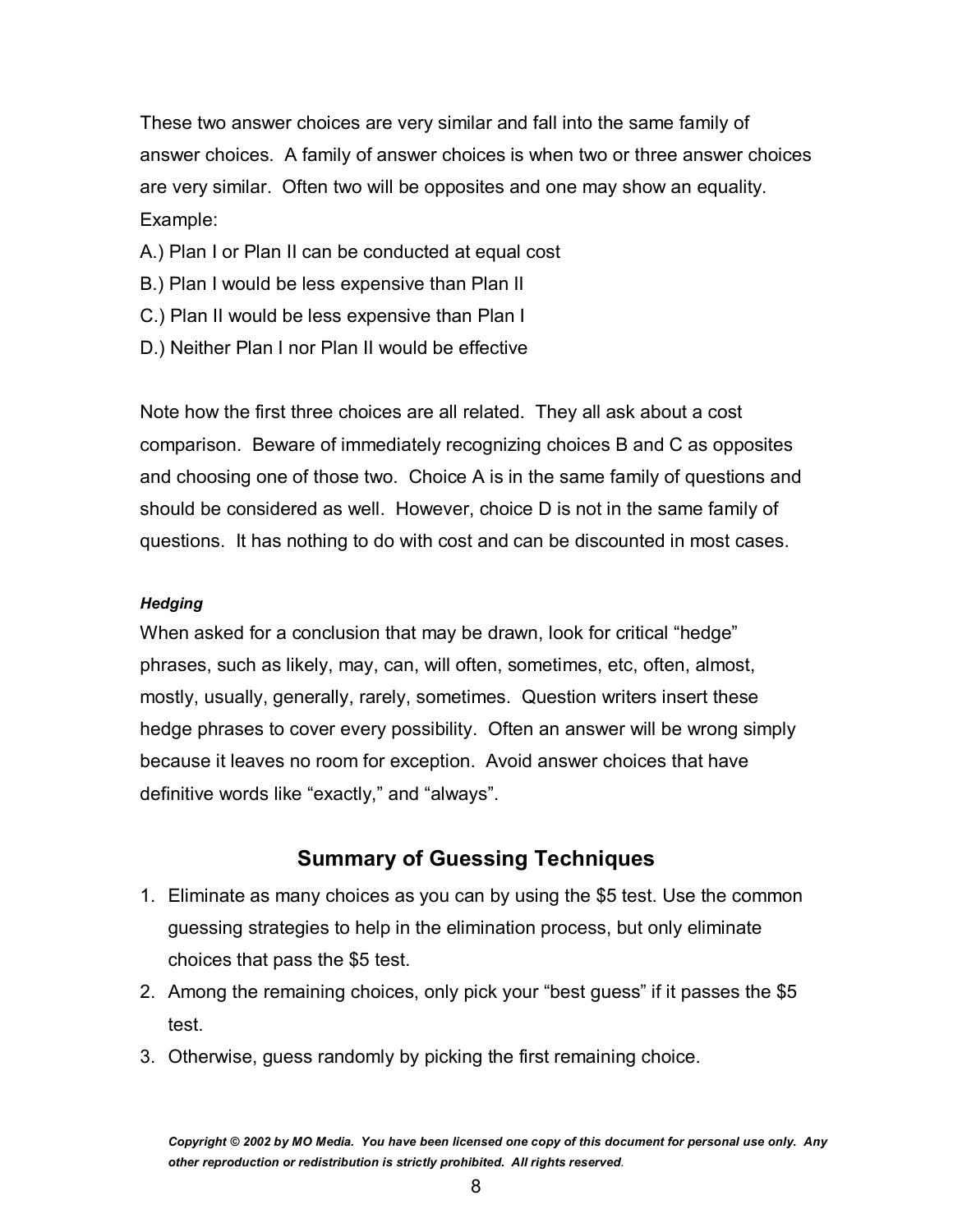## *Secret Key #3 – Practice Smarter, Not Harder*

Many students delay the test preparation process because they dread the awful amounts of practice time they think necessary to succeed on the test. We have refined an effective method that will take you only a fraction of the time.

There are a number of "obstacles" in your way on the IELTS. Among these are answering questions, finishing in time, and mastering test-taking strategies. All must be executed on the day of the test at peak performance, or your score will suffer. The IELTS is a mental marathon that has a large impact on your future.

Just like a marathon runner, it is important to work your way up to the full challenge. So first you just worry about questions, and then time, and finally strategy:

## **Success Strategy #3**

- 1. Find a good source for IELTS practice tests. **These must be OFFICIAL IELTS tests, or they will be of little use.** The best source for these is official practice tests from IELTS. A link to a source of official practice tests is included in the appendix.
- 2. If you are willing to make a larger time investment (or if you want to really "learn" the material, a time consuming but ultimately valuable endeavor), consider buying one of the better study guides on the market. Again, do NOT use their practice tests, just the study guide.
- 3. Take a practice test with no time constraints, with all study helps "open book." Take your time with questions and focus on applying the strategies.
- 4. Take another test, this time with time constraints, with all study helps "open book."
- 5. Take a final practice test with no open material and time limits.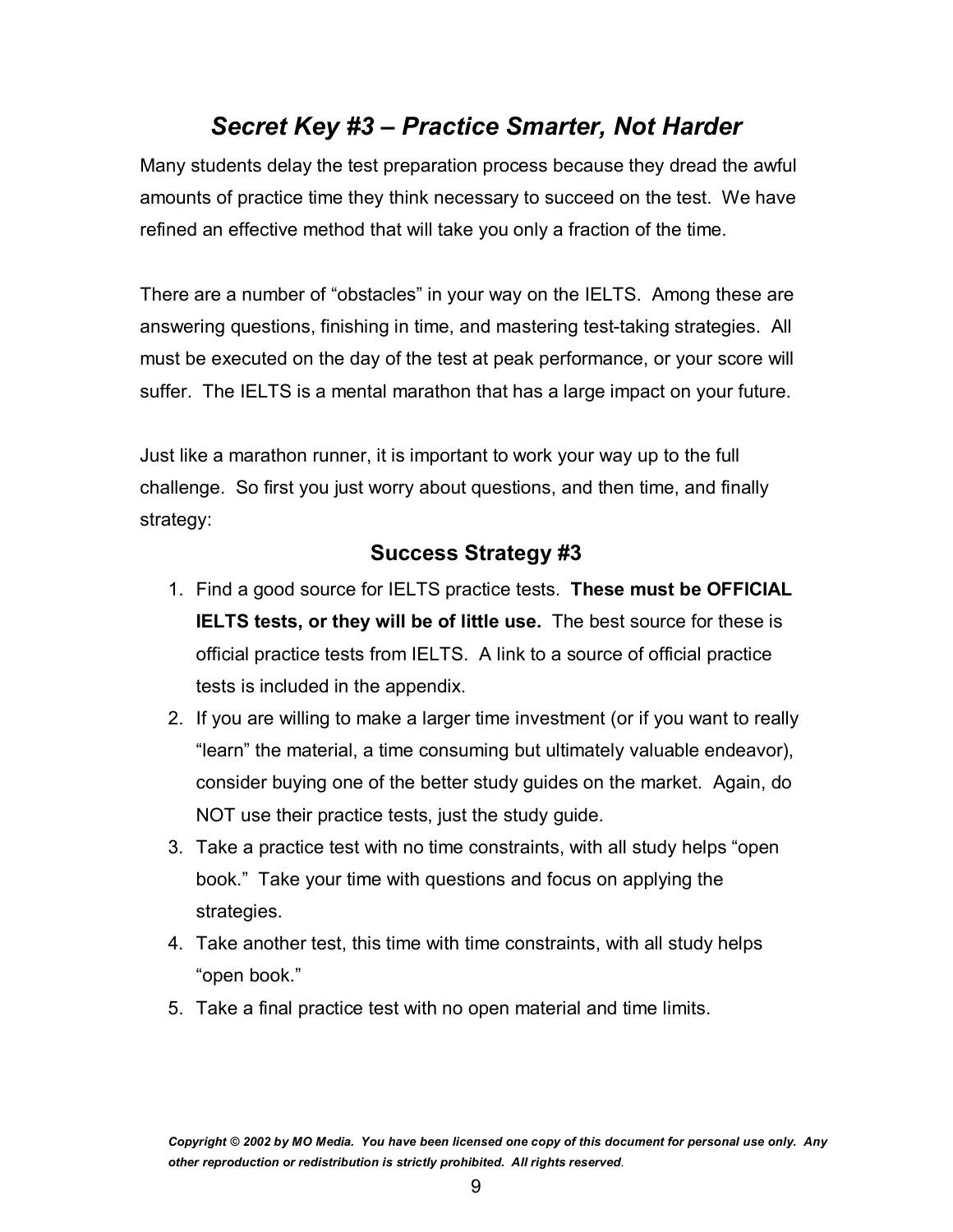If you have time to take more practice tests, just repeat step 5. By gradually exposing yourself to the full rigors of the test environment, you will condition your mind to the stress of test day and maximize your success.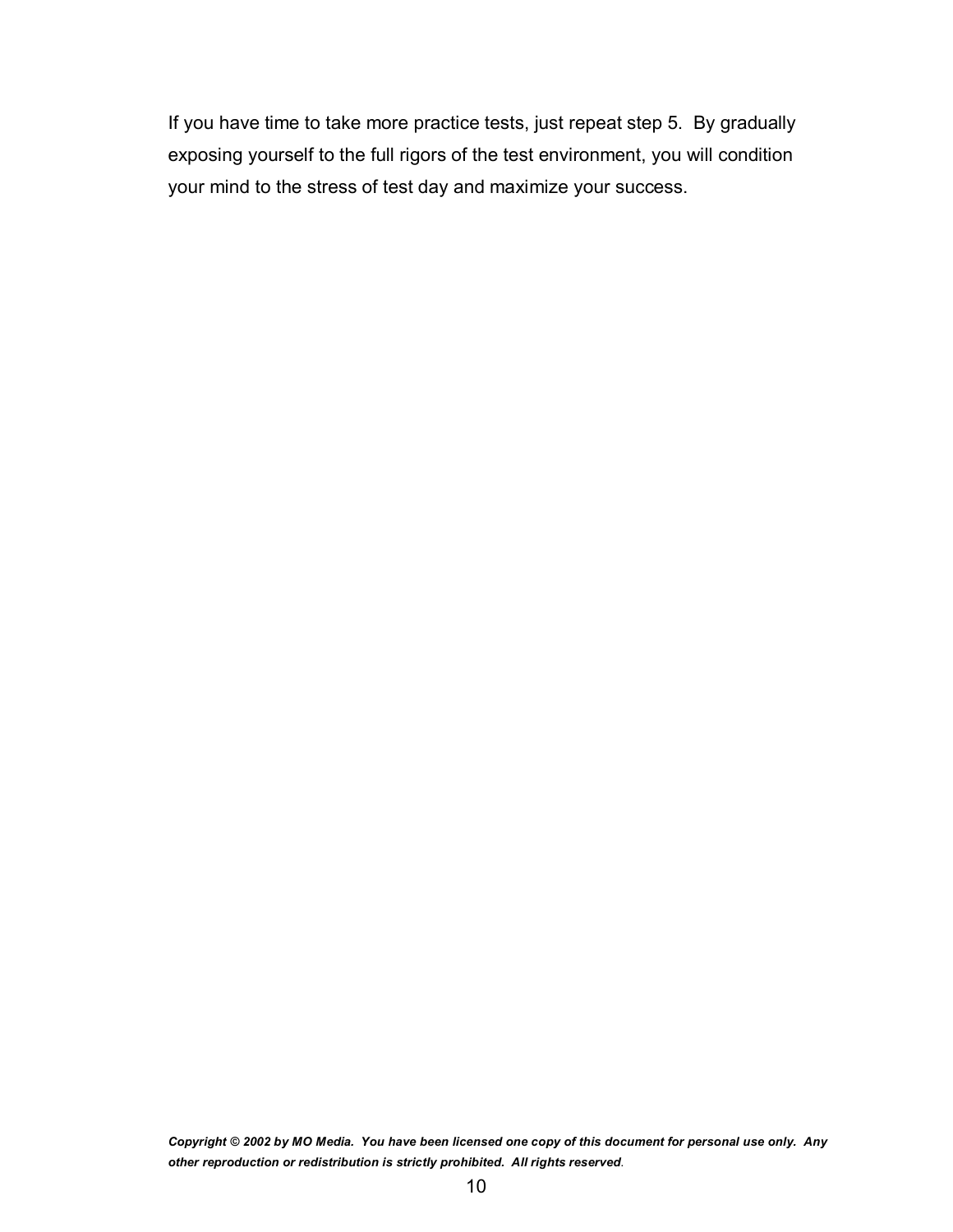## *Secret Key #4 – Prepare, Don't Procrastinate*

Let me state an obvious fact: if you take the IELTS three times, you will get three different scores. This is due to the way you feel on test day, the level of preparedness you have, and, despite IELTS's claims to the contrary, some tests WILL be easier for you than others.

Since so much depends on your score, you should maximize your chances of success. In order to maximize the likelihood of success, you've got to prepare in advance. This means taking official practice tests and spending time learning the information and test taking strategies you will need to succeed.

You can always retake the test more than once, but remember that you will have to wait a minimum of three months before retaking the test. Don't get into a situation where you need a higher score and can't afford to wait, so don't take the IELTS as a "practice" test. Feel free to take sample tests on your own, but when you go to take the IELTS, be prepared, be focused, and do your best the first time!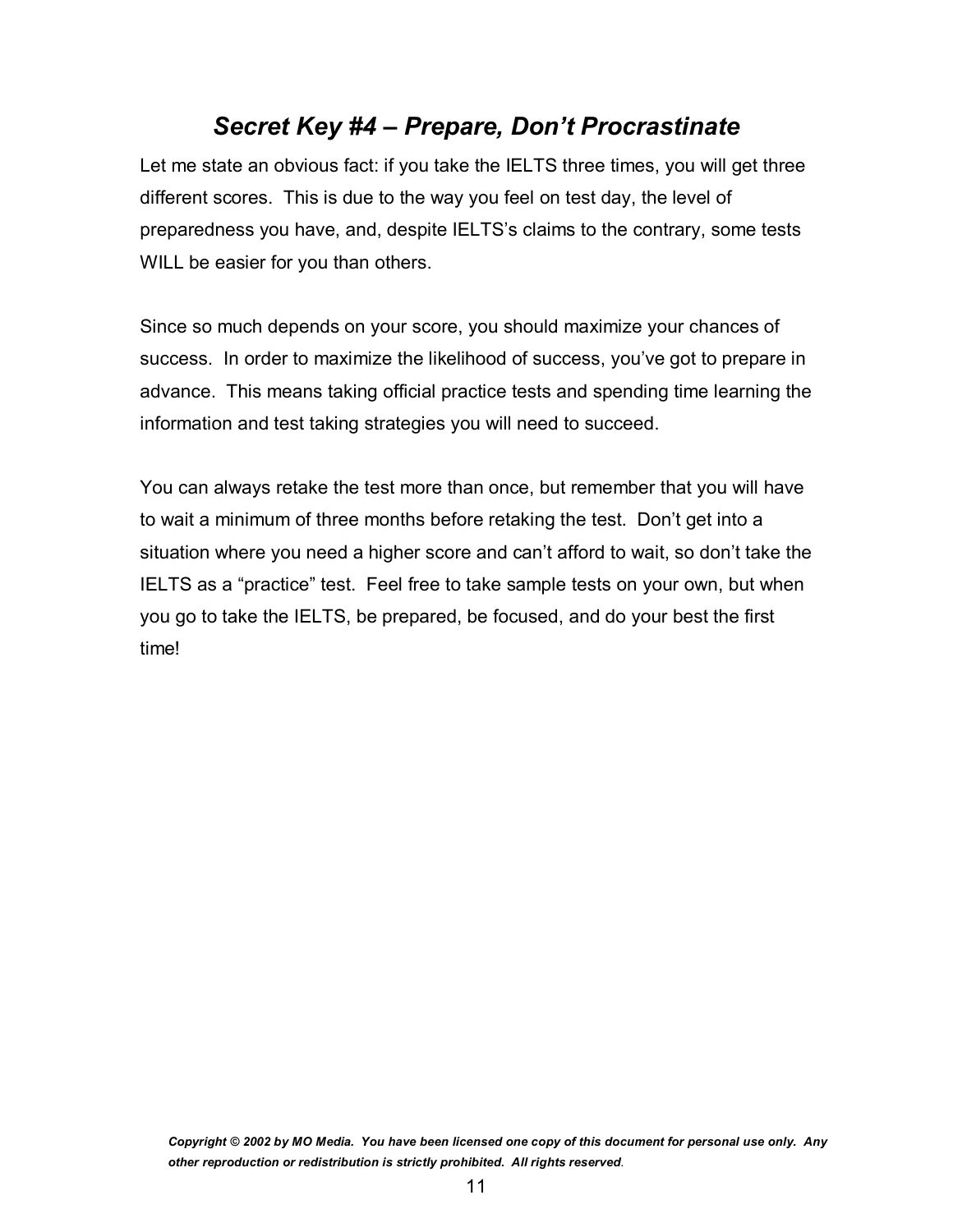## *The Listening Module*

The Listening module of the IELTS consists of a total of 40 questions.

There are four sections:

- 1. Social Needs Conversation between two speakers
- 2. Social Needs Speech by one speaker
- 3. Educational or Training Conversation between up to four speakers
- 4. Educational or Training Speech by one speaker

#### *Main Ideas*

Important words and main ideas in conversation are ones that will come up again and again. Listen carefully for any word or words that come up repeatedly. What words come up in nearly every statement made? These words with high frequency are likely to be in the main idea of the conversation. For example, in a conversation about class size in the business department of a college, the term "class size" is likely to appear in nearly every statement made by either speaker in the discussion.

#### *Voice Changes*

IELTS expects you to be able to recognize and interpret nuances of speech. Be on the alert for any changes in voice, which might register surprise, excitement, or another emotion. If a speaker is talking in a normal monotone voice and suddenly raises their voice to a high pitch, that is a huge clue that something critical is being stated. Listen for a speaker to change their voice and understand the meaning of what they are saying.

Example:

Man: Let's go to Wal-mart.

Woman: *There's a Wal-mart in this small town?* 

If the woman's statement was higher pitched, indicating surprise and shock, then she probably did not expect there to be a Wal-mart in that town.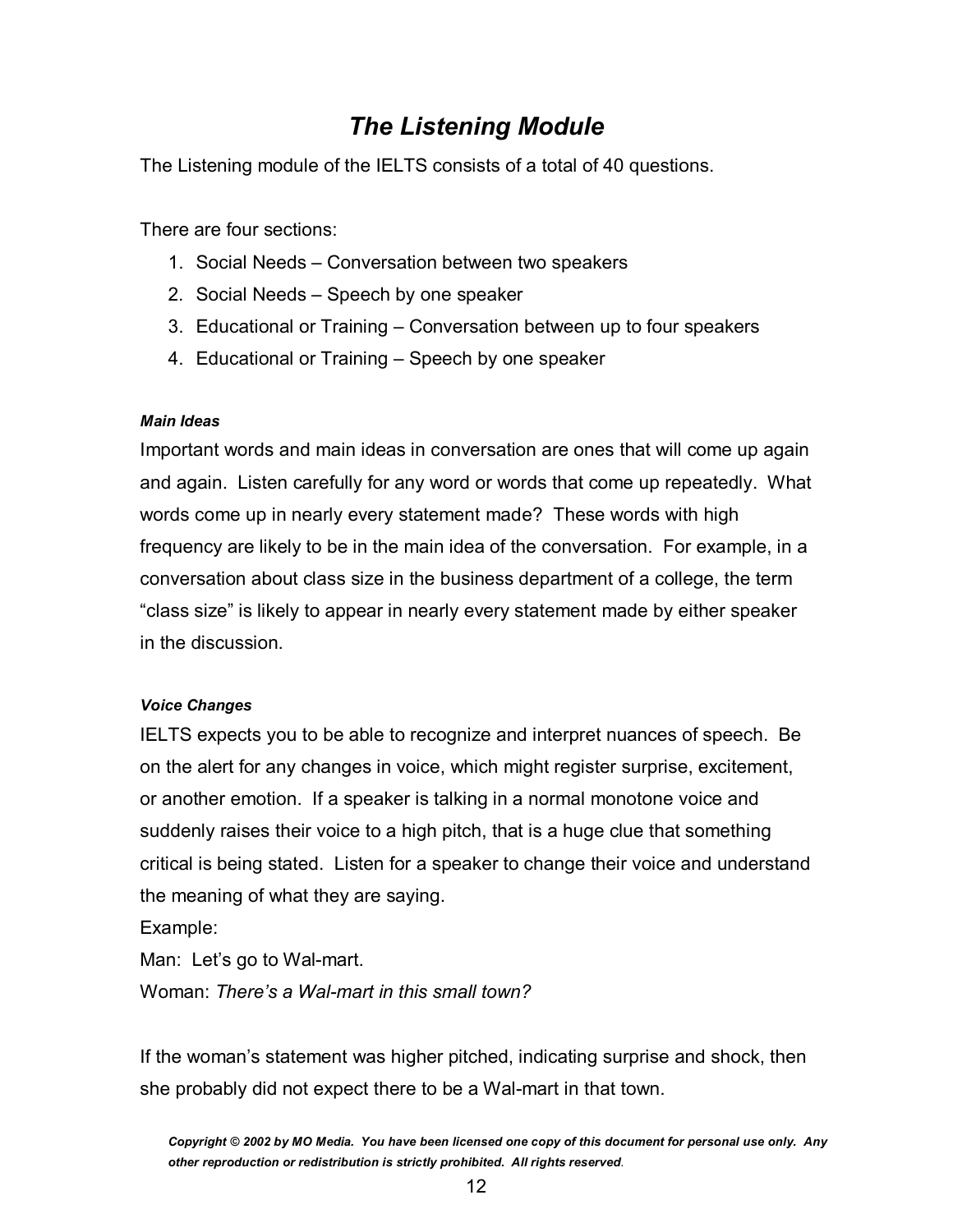#### *Specifics*

Listen carefully for specific pieces of information. Adjectives are commonly asked about in IELTS questions. Try to remember any main adjectives that are mentioned. Pick out adjectives such as numbers, colors, or sizes. Example:

Man: Let's go to the store and get some apples to make the pie. Woman: How many do we need? Man: We'll need **five** apples to make the pie.

A typical question might be about how many apples were needed.

#### *Interpret*

As you are listening to the conversation, put yourself in the person's shoes. Think about why someone would make a statement. You'll need to do more than just regurgitate the spoken words but also interpret them. Example: Woman: I think I'm sick with the flu.

Man: Why don't you go see the campus doctor?

Sample Question: Why did the man mention the campus doctor? Answer: The campus doctor would be able to determine if the woman had the flu.

#### *Find the Hidden Meaning*

Look for the meaning behind a statement. When a speaker answers a question with a statement that doesn't immediately seem to answer the question, the response probably contained a hidden meaning that you will need to recognize and explain.

Man: Are you going to be ready for your presentation? Woman: I've only got half of it finished and it's taken me five hours just to do this

much. There's only an hour left before the presentation is due.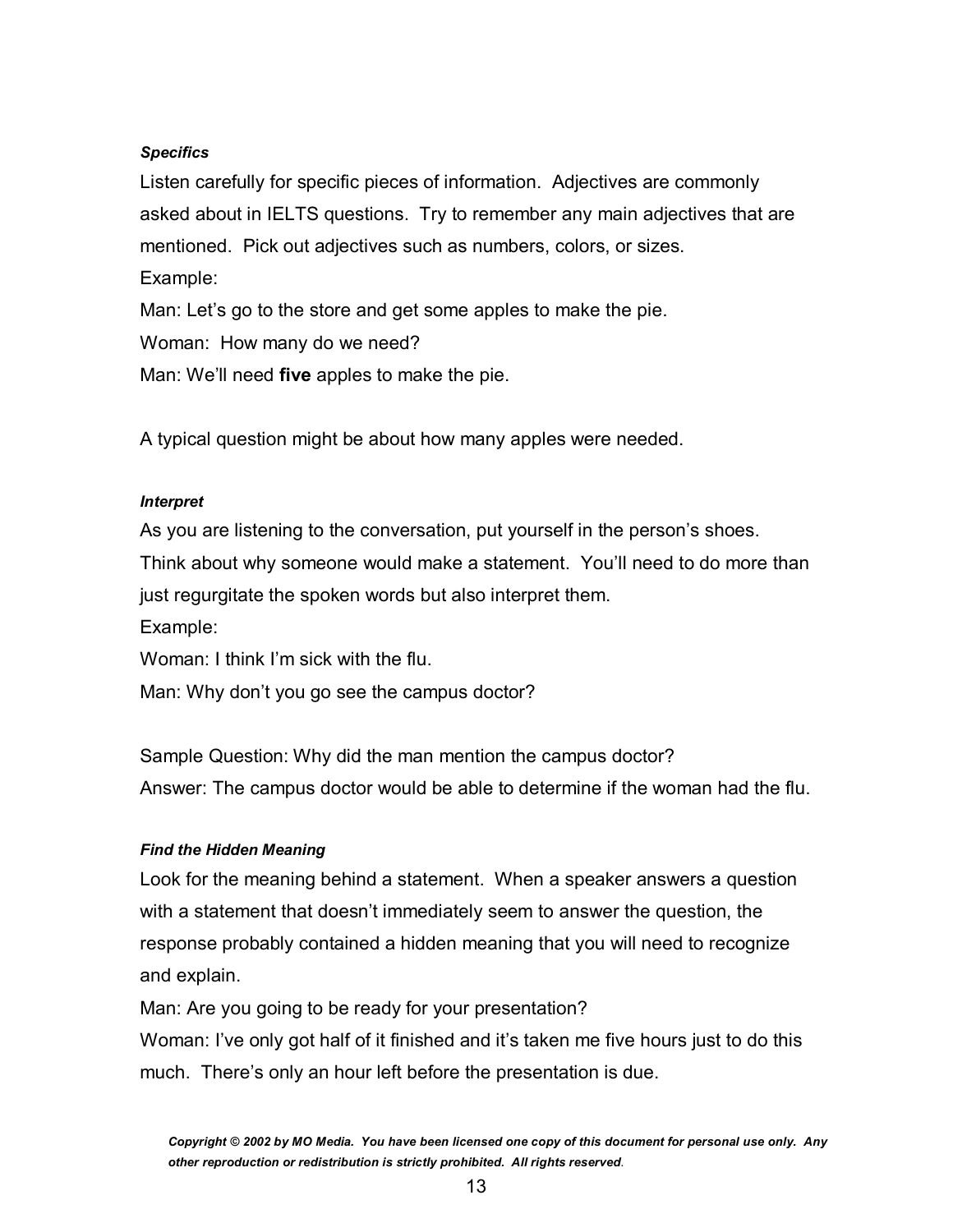At first, the woman did not seem to answer the question the man presented. She responded with a statement that only seemed loosely related. Once you look deeper, then you can find the true meaning of what she said. If it took the woman five hours to do the first half of the presentation, then it would logically take her another five hours to do the second half. Since she only has one hour until her presentation is due, she would probably NOT be able to be ready for the presentation. So, while an answer was not immediately visible to the man's question, when you applied some logic to her response, you could find the hidden meaning beneath.

#### *Memory Enhancers*

You have scratch paper provided to you while taking the test. This can be a huge help. While you listen, you are free to make notes. If different people are talking, use short hand to describe the main characteristics of each speaker. As you hear main adjectives that you think might be hard to remember, jot them down quickly in order that you can refer to them later during the question stage. Use your notes to help you remember those hard to remember facts. Don't end your test without making use of your scratch paper ally. Example:

Speaker 1: I'm Bob Thomas, and I'm majoring in business development. Speaker 2: I'm Matt Smith, and I'm majoring in chemical engineering. Speaker 3: I'm John Douglass, and I'm majoring in speech therapy.

Your short hand might read: Bob – Bus. Matt – Chem. E John – Sp. Th.

On subsequent questions about the characters, you'll be able to remember these basic facts and answer more accurately. However, don't spend so much time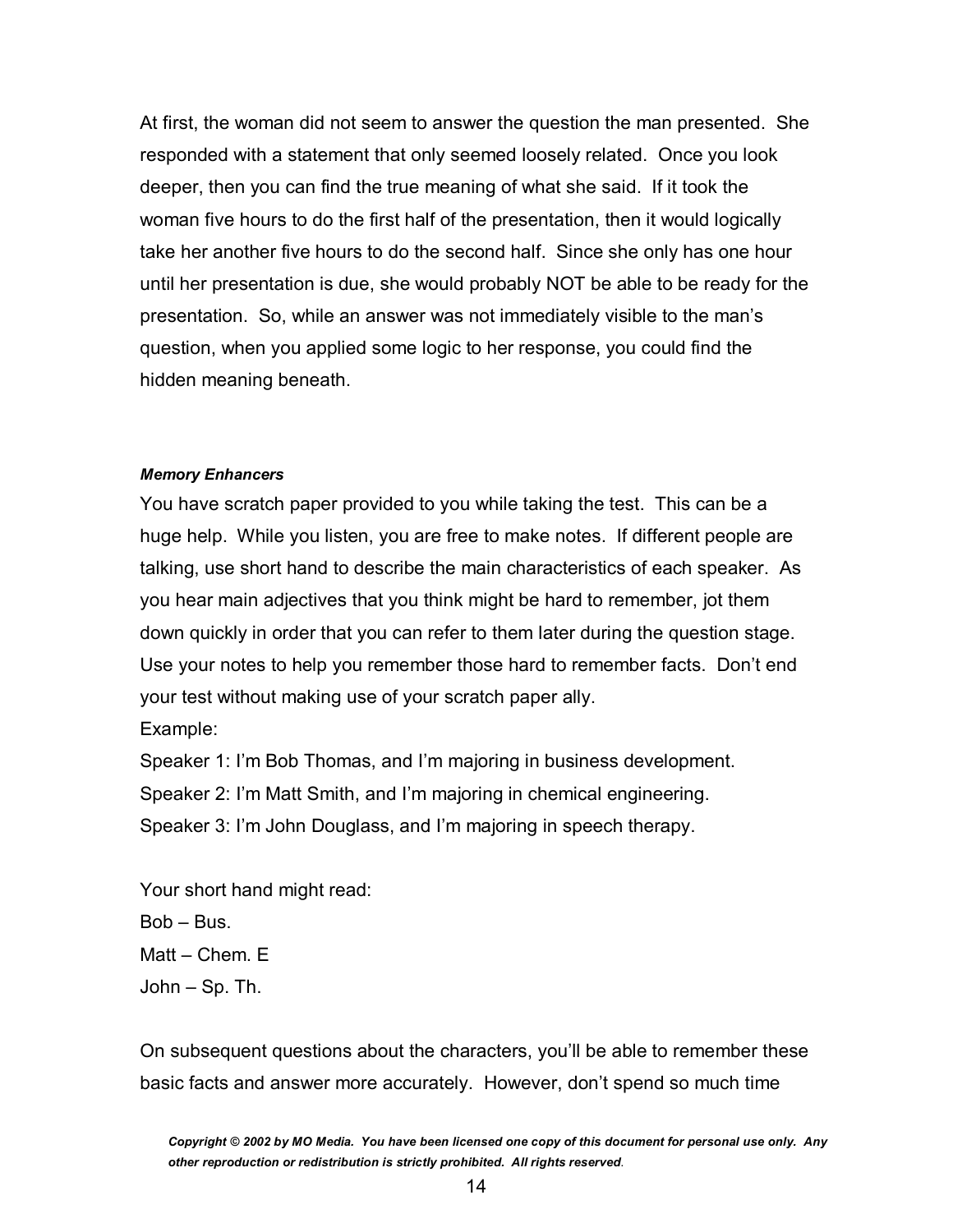making notes that you miss something on the tape. You won't be able to rewind it and catch what you miss. The idea is that the notes should only supplement your memory, not replace it.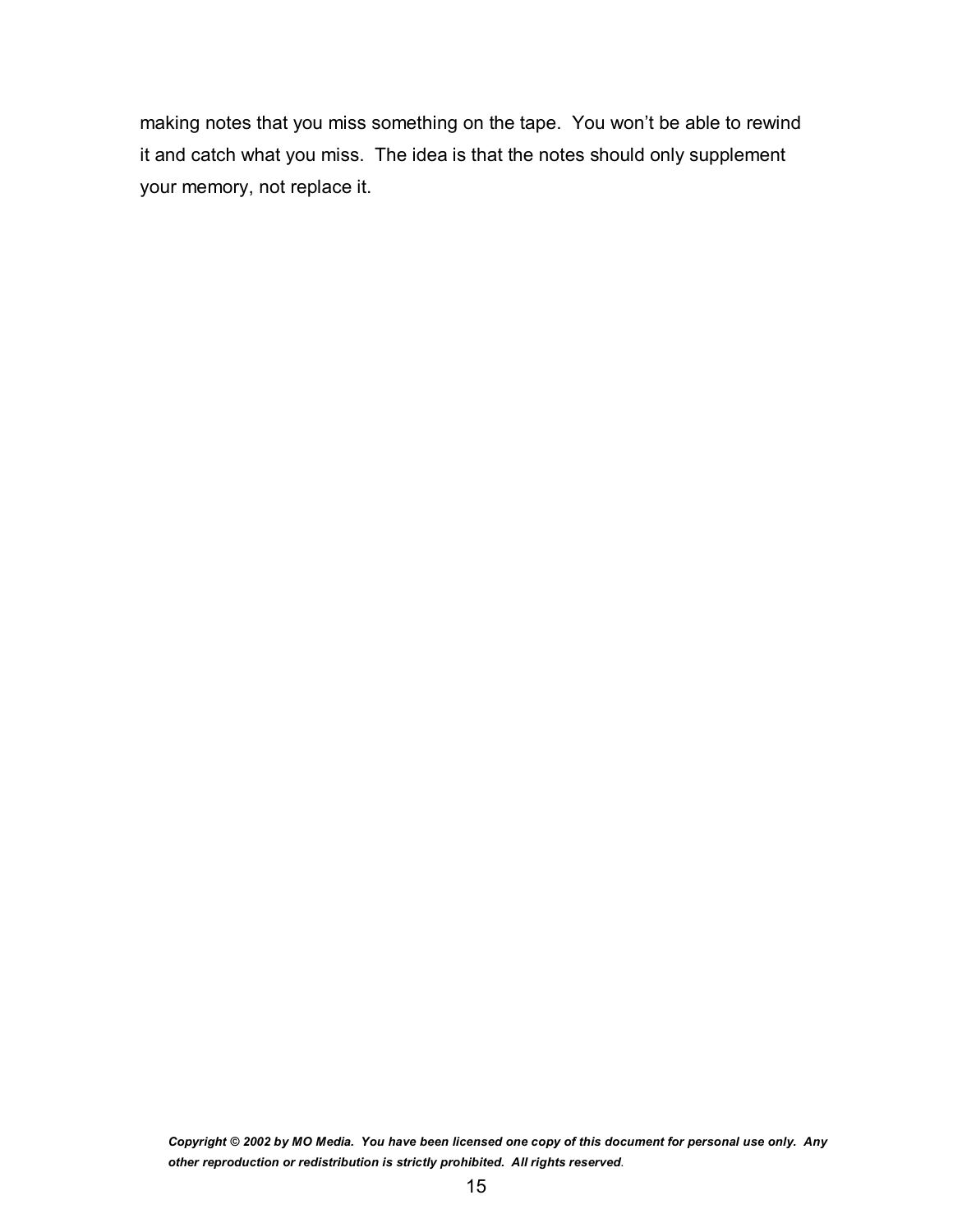## *The Reading Module*

The Reading module of the IELTS consists of a total of 40 questions.

There are three passages, with a total of 2,000 to 2,750 words.

## **Skimming**

Your first task when you begin reading is to answer the question "What is the topic of the selection?" This can best be answered by quickly skimming the passage for the general idea, stopping to read only the first sentence of each paragraph. A paragraph's first sentence is usually the main topic sentence, and it gives you a summary of the content of the paragraph.

Once you've skimmed the passage, stopping to read only the first sentences, you will have a general idea about what it is about, as well as what is the expected topic in each paragraph.

Each question will contain clues as to where to find the answer in the passage. Do not just randomly search through the passage for the correct answer to each question. Search scientifically. Find key word(s) or ideas in the question that are going to either contain or be near the correct answer. These are typically nouns, verbs, numbers, or phrases in the question that will probably be duplicated in the passage. Once you have identified those key word(s) or idea, skim the passage quickly to find where those key word(s) or idea appears. The correct answer choice will be nearby.

Example: What caused Martin to suddenly return to Paris?

The key word is Paris. Skim the passage quickly to find where this word appears. The answer will be close by that word.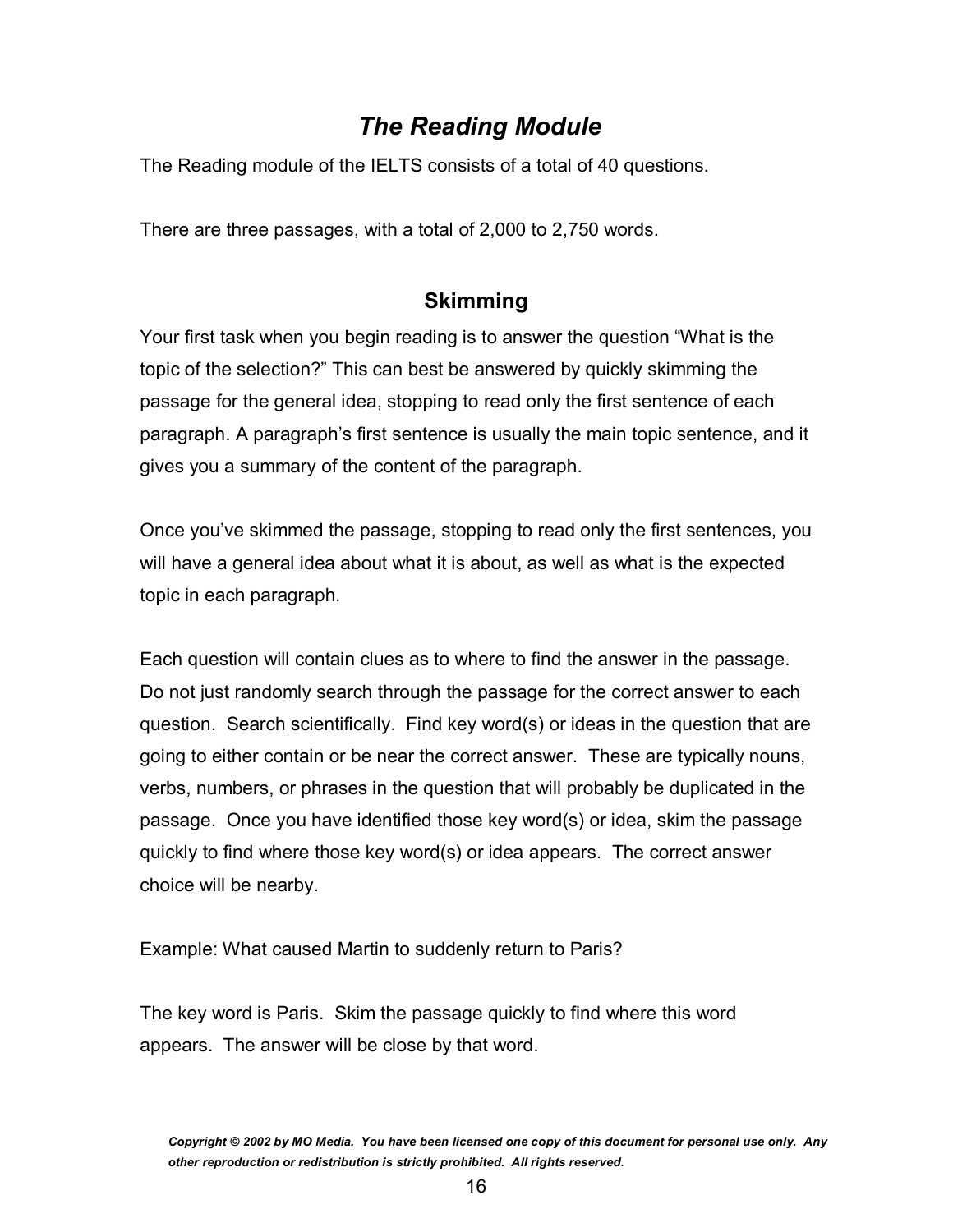However, sometimes key words in the question are not repeated in the passage. In those cases, search for the general idea of the question.

Example: Which of the following was the psychological impact of the author's childhood upon the remainder of his life?

Key words are "childhood" or "psychology". While searching for those words, be alert for other words or phrases that have similar meaning, such as "emotional effect" or "mentally" which could be used in the passage, rather than the exact word "psychology".

Numbers or years can be particularly good key words to skim for, as they stand out from the rest of the text.

Example: Which of the following best describes the influence of Monet's work in the 20th century?

20th contains numbers and will easily stand out from the rest of the text. Use 20th as the key word to skim for in the passage.

Once you've quickly found the correct section of the passage to find the answer, focus upon the answer choices. Sometimes a choice will repeat word for word a portion of the passage near the answer. However, beware of such duplication – it may be a trap! More than likely, the correct choice will paraphrase or summarize the related portion of the passage, rather than being exactly the same wording.

For the answers that you think are correct, read them carefully and make sure that they answer the question. An answer can be factually correct, but it MUST answer the question asked. Additionally, two answers can both be seemingly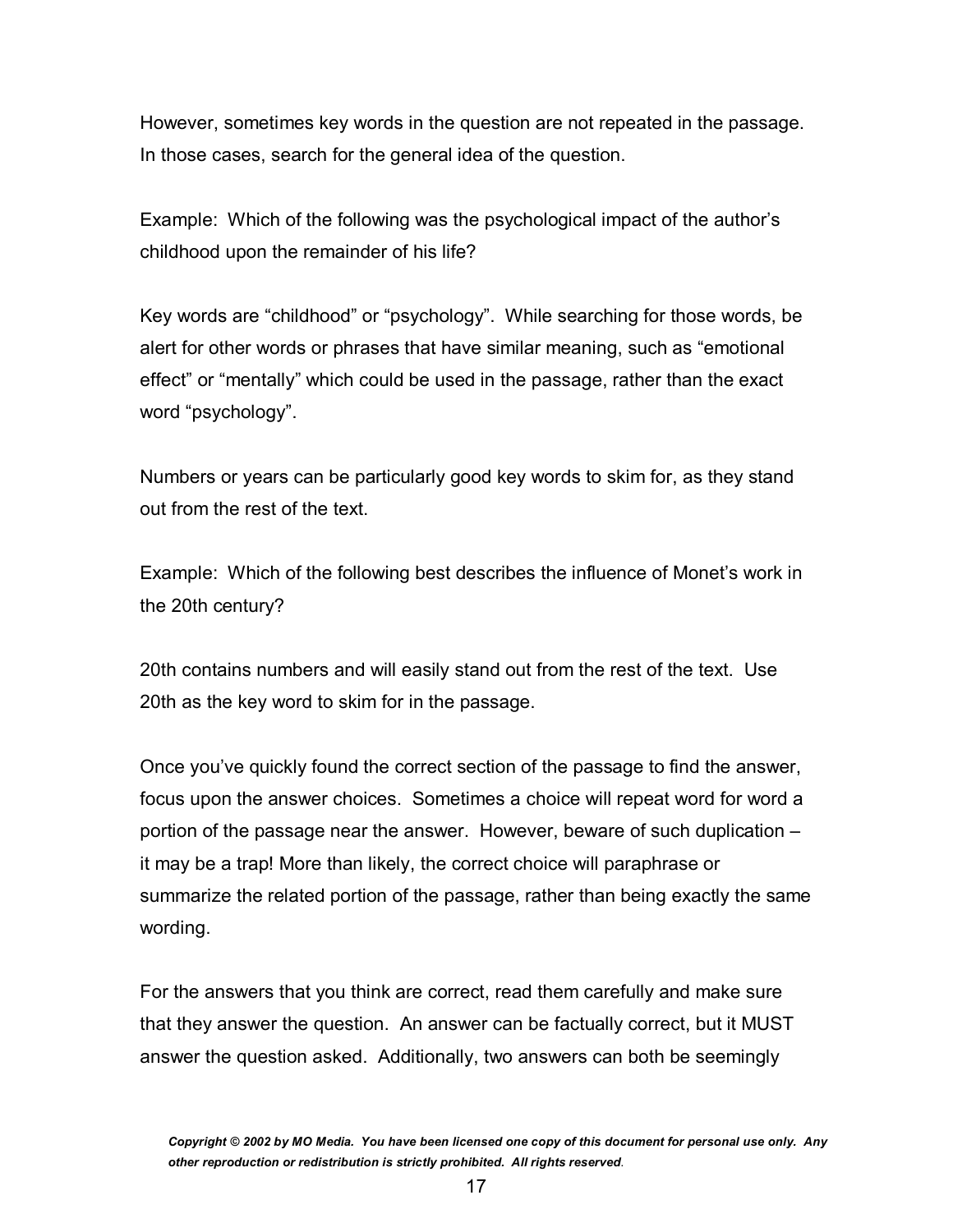correct, so be sure to read all of the answer choices, and make sure that you get the one that BEST answers the question.

Some questions will not have a key word.

Example: Which of the following would the author of this passage likely agree with?

In these cases, look for key words in the answer choices. Then skim the passage to find where the answer choice occurs. By skimming to find where to look, you can minimize the time required.

Sometimes it may be difficult to identify a good key word in the question to skim for in the passage. In those cases, look for a key word in one of the answer choices to skim for. Often the answer choices can all be found in the same paragraph, which can quickly narrow your search.

## **Paragraph Focus**

Focus upon the first sentence of each paragraph, which is the most important. The main topic of the paragraph is usually there.

Once you've read the first sentence in the paragraph, you have a general idea about what each paragraph will be about. As you read the questions, try to determine which paragraph will have the answer. Paragraphs have a concise topic. The answer should either obviously be there or obviously not. It will save time if you can jump straight to the paragraph, so try to remember what you learned from the first sentences.

Example: The first paragraph is about poets; the second is about poetry. If a question asks about poetry, where will the answer be? The second paragraph.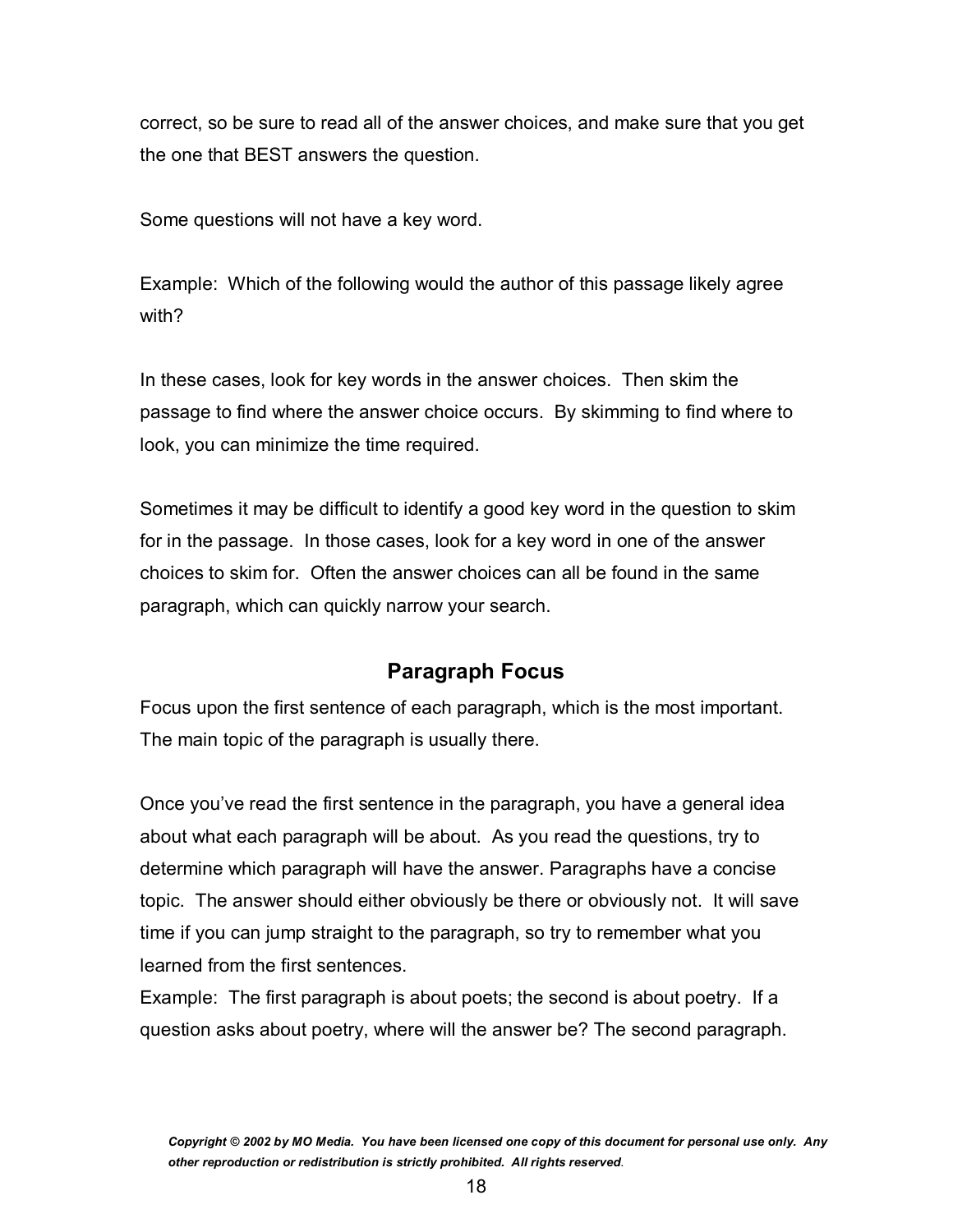The main idea of a passage is typically spread across all or most of its paragraphs. Whereas the main idea of a paragraph may be completely different than the main idea of the very next paragraph, a main idea for a passage affects all of the paragraphs in one form or another.

Example: What is the main idea of the passage?

For each answer choice, try to see how many paragraphs are related. It can help to count how many sentences are affected by each choice, but it is best to see how many paragraphs are affected by the choice. Typically the answer choices will include incorrect choices that are main ideas of individual paragraphs, but not the entire passage. That is why it is crucial to choose ideas that are supported by the most paragraphs possible.

## **Eliminate Choices**

Some choices can quickly be eliminated. "Andy Warhol lived there." Is Andy Warhol even mentioned in the article? If not, quickly eliminate it.

When trying to answer a question such as "the passage indicates all of the following EXCEPT" quickly skim the paragraph searching for references to each choice. If the reference exists, scratch it off as a choice. Similar choices may be crossed off simultaneously if they are close enough.

In choices that ask you to choose "which answer choice does NOT describe?" or "all of the following answer choices are identifiable characteristics, EXCEPT which?" look for answers that are similarly worded. Since only one answer can be correct, if there are two answers that appear to mean the same thing, they must BOTH be incorrect, and can be eliminated.

Example:

- A.) changing values and attitudes
- B.) a large population of mobile or uprooted people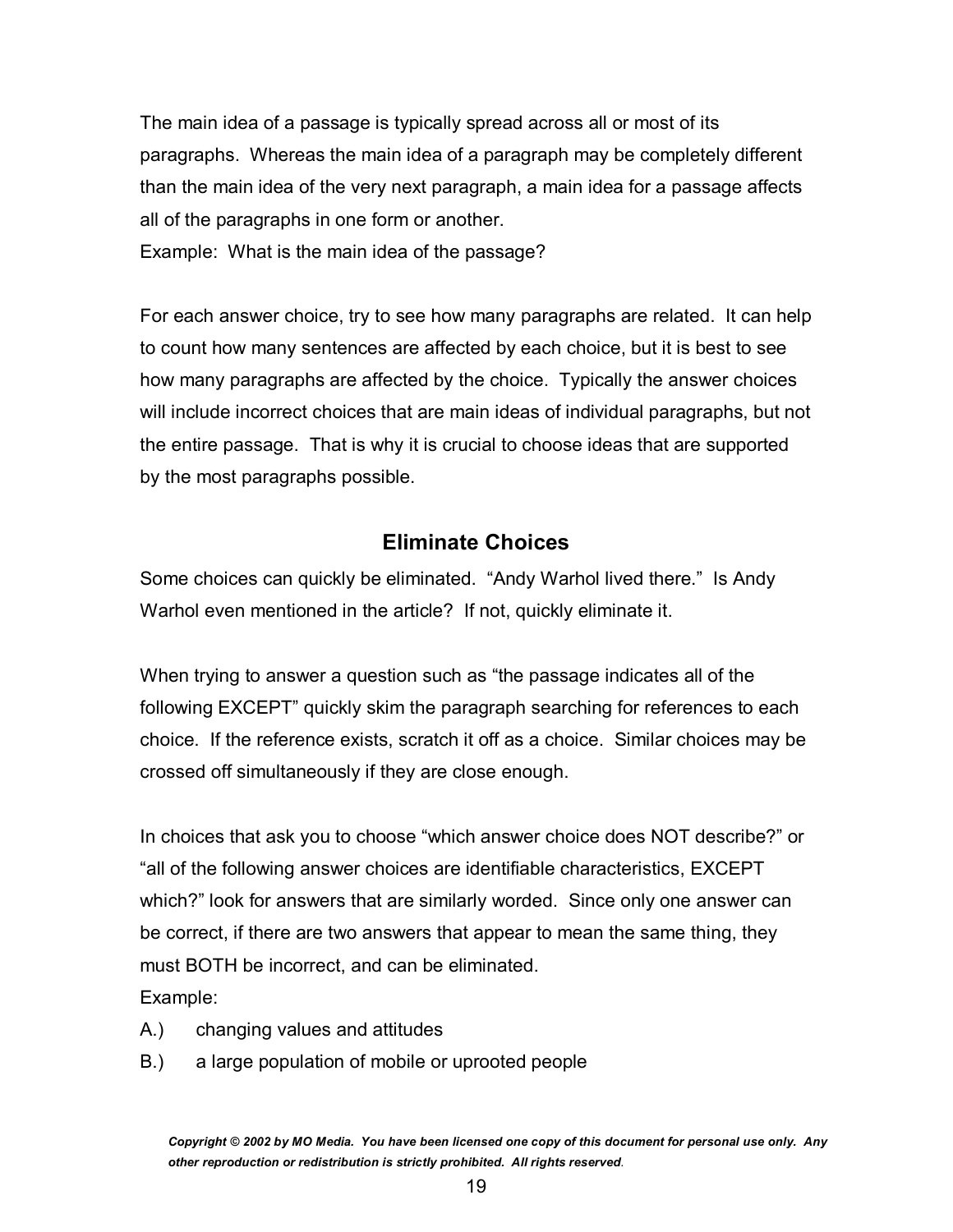These answer choices are similar; they both describe a fluid culture. Because of their similarity, they can be linked together. Since the answer can have only one choice, they can also be eliminated together.

### **Contextual Clues**

Look for contextual clues. An answer can be right but not correct. The contextual clues will help you find the answer that is most right and is correct. Understand the context in which a phrase is stated.

When asked for the implied meaning of a statement made in the passage, immediately go find the statement and read the context it was made in. Also, look for an answer choice that has a similar phrase to the statement in question. Example: In the passage, what is implied by the phrase "Churches have become more or less part of the furniture"?

Find an answer choice that is similar or describes the phrase "part of the furniture" as that is the key phrase in the question. "Part of the furniture" is a saying that means something is fixed, immovable, or set in their ways. Those are all similar ways of saying "part of the furniture." As such, the correct answer choice will probably include a similar rewording of the expression. Example: Why was John described as "morally desperate".

The answer will probably have some sort of definition of morals in it. "Morals" refers to a code of right and wrong behavior, so the correct answer choice will likely have words that mean something like that.

### **Fact/Opinion**

When asked about which statement is a fact or opinion, remember that answer choices that are facts will typically have no ambiguous words. For example, how long is a long time? What defines an ordinary person? These ambiguous words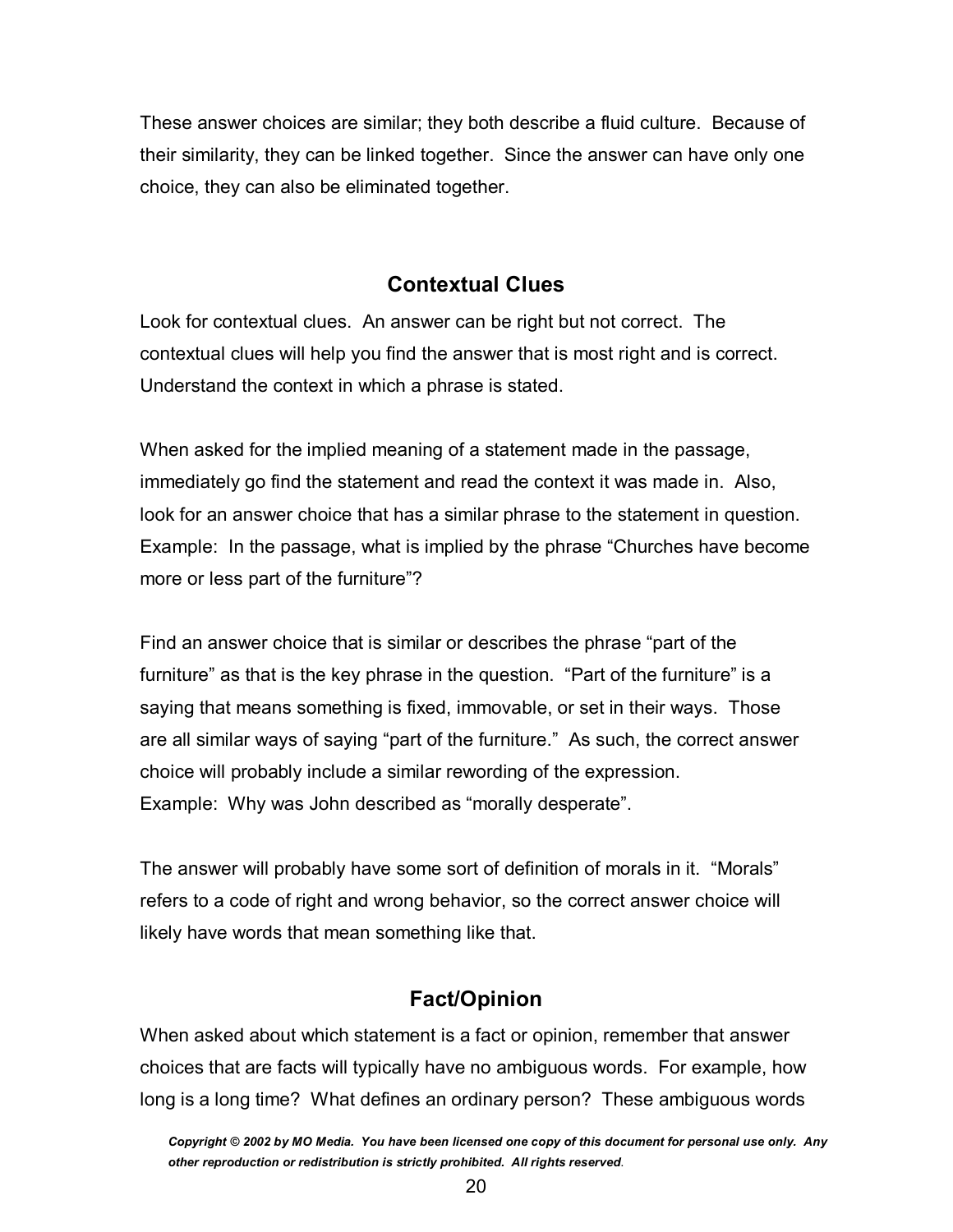of "long" and "ordinary" should not be in a factual statement. However, if all of the choices have ambiguous words, go to the context of the passage. Often a factual statement may be set out as a research finding.

Example: "The scientist found that the eye reacts quickly to change in light."

Opinions may be set out in the context of words like thought, believed, understood, or wished.

Example: "He thought the Yankees should win the World Series."

#### *Opposites*

Answer choices that are direct opposites are usually correct. The paragraph will often contain established relationships (when this goes up, that goes down). The question may ask you to draw conclusions for this and will give two similar answer choices that are opposites.

Example:

- A.) if other factors are held constant, then increasing the interest rate will lead to a decrease in housing starts
- B.) if other factors are held constant, then increasing the interest rate will lead to an increase in housing starts

Often these opposites will not be so clearly recognized. Don't be thrown off by different wording, look for the meaning beneath. Notice how these two answer choices are really opposites, with just a slight change in the wording shown above. Once you realize these are opposites, you should examine them closely. One of these two is likely to be the correct answer.

Example:

- A.) if other factors are held constant, then increasing the interest rate will lead to a decrease in housing starts
- B.) when there is an increase in housing starts, and other things remaining equal, it is often the result of an increase in interest rates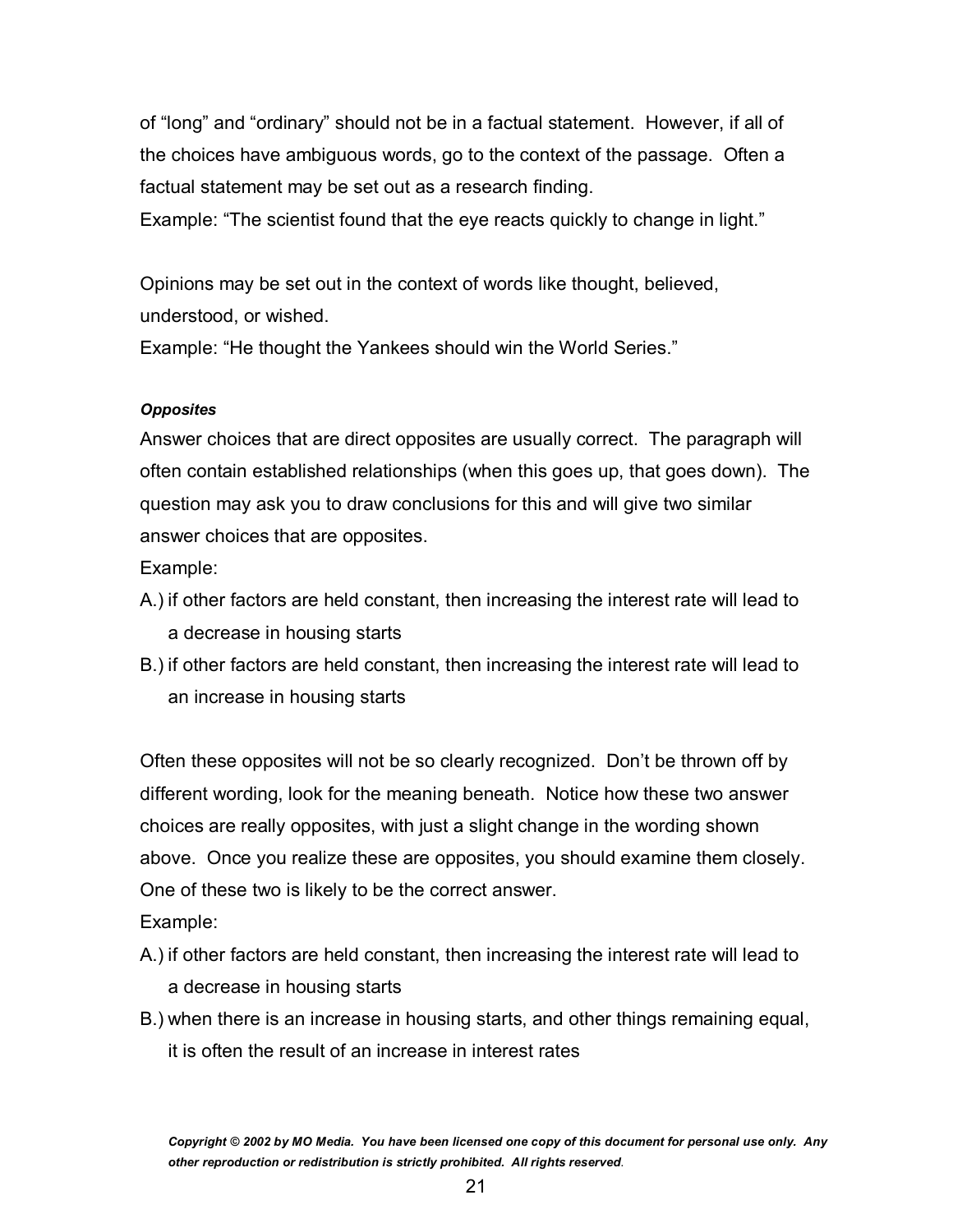#### *Make Predictions*

As you read and understand the passage and then the question, try to guess what the answer will be. Remember that most of the answer choices are wrong, and once you being reading them, your mind will immediately become cluttered with answer choices designed to throw you off. Your mind is typically the most focused immediately after you have read the passage and question and digested its contents. If you can, try to predict what the correct answer will be. You may be surprised at what you can predict.

Quickly scan the choices and see if your prediction is in the listed answer choices. If it is, then you can be quite confident that you have the right answer. It still won't hurt to check the other answer choices, but most of the time, you've got it!

#### *Answer the Question*

It may seem obvious to only pick answer choices that answer the question, but IELTS can create some excellent answer choices that are wrong. Don't pick an answer just because it sounds right, or you believe it to be true. It MUST answer the question. Once you've made your selection, always go back and check it against the question and make sure that you didn't misread the question, and the answer choice does answer the question posed.

#### *Benchmark*

After you read the first answer choice, decide if you think it sounds correct or not. If it doesn't, move on to the next answer choice. If it does, make a mental note about that choice. This doesn't mean that you've definitely selected it as your answer choice, it just means that it's the best you've seen thus far. Go ahead and read the next choice. If the next choice is worse than the one you've already selected, keep going to the next answer choice. If the next choice is better than the choice you've already selected, then make a mental note about that answer choice.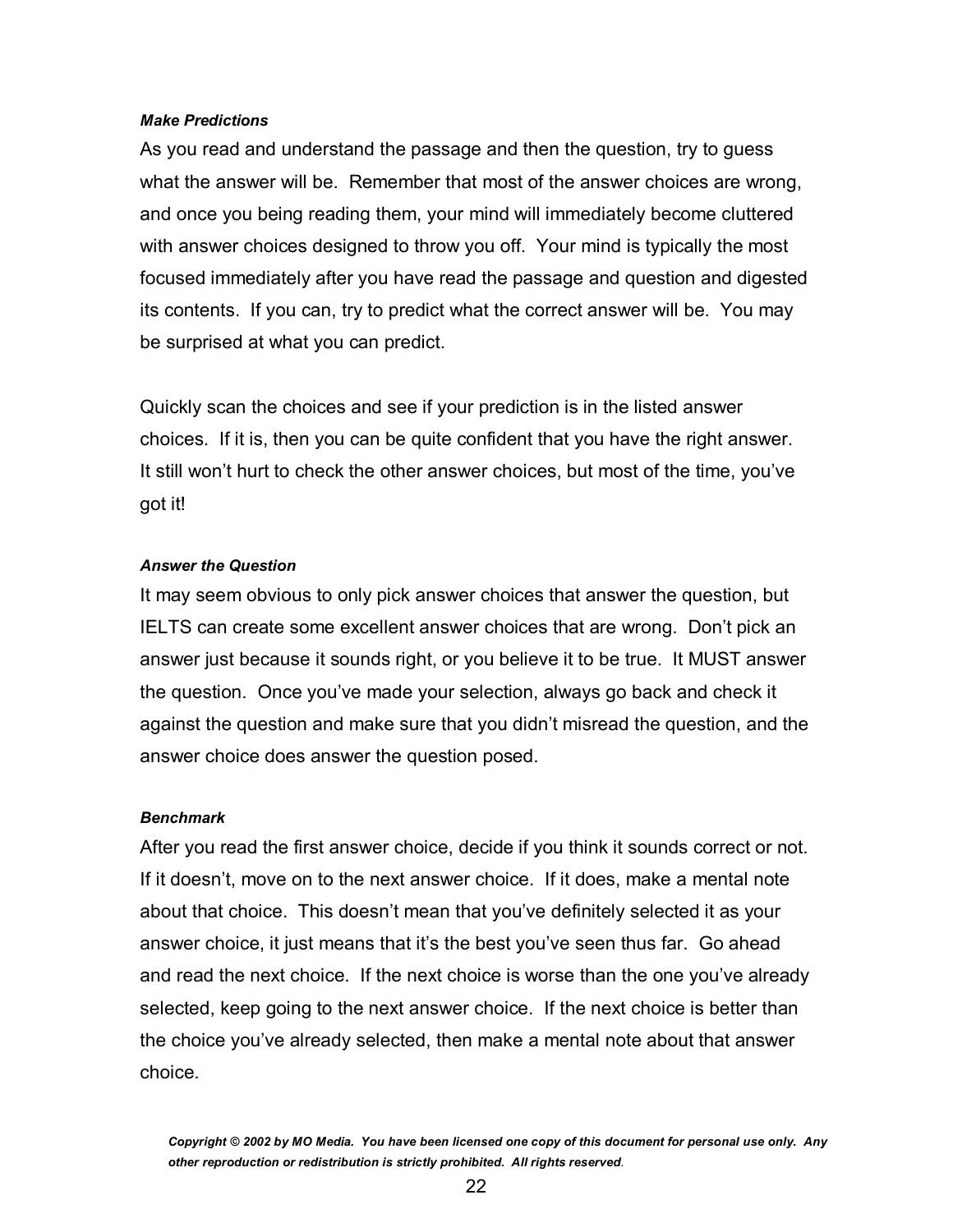As you read through the list, you are mentally noting the choice you think is right. That is your new standard. Every other answer choice must be benchmarked against that standard. That choice is correct until proven otherwise by another answer choice beating it out. Once you've decided that no other answer choice seems as good, do one final check to ensure that it answers the question posed.

#### *New Information*

Correct answers will usually contain the information listed in the paragraph and question. Rarely will completely new information be inserted into a correct answer choice. Occasionally the new information may be related in a manner than IELTS is asking for you to interpret, but seldom. Example:

The argument above is dependent upon which of the following assumptions? A.) Scientists have used Charles's Law to interpret the relationship.

If Charles's Law is not mentioned at all in the referenced paragraph and argument, then it is unlikely that this choice is correct. All of the information needed to answer the question is provided for you, and so you should not have to make guesses that are unsupported or choose answer choices that have unknown information that cannot be reasoned.

#### *Key Words*

Look for answer choices that have the same key words in them as the question. Example:

Which of the following, if true, would best explain the reluctance of politicians since 1980 to support this funding?

Look for the key words "since 1980" to be referenced in the correct answer choice. Most valid answer choices would probably include a phrase such as "since 1980, politicians have..."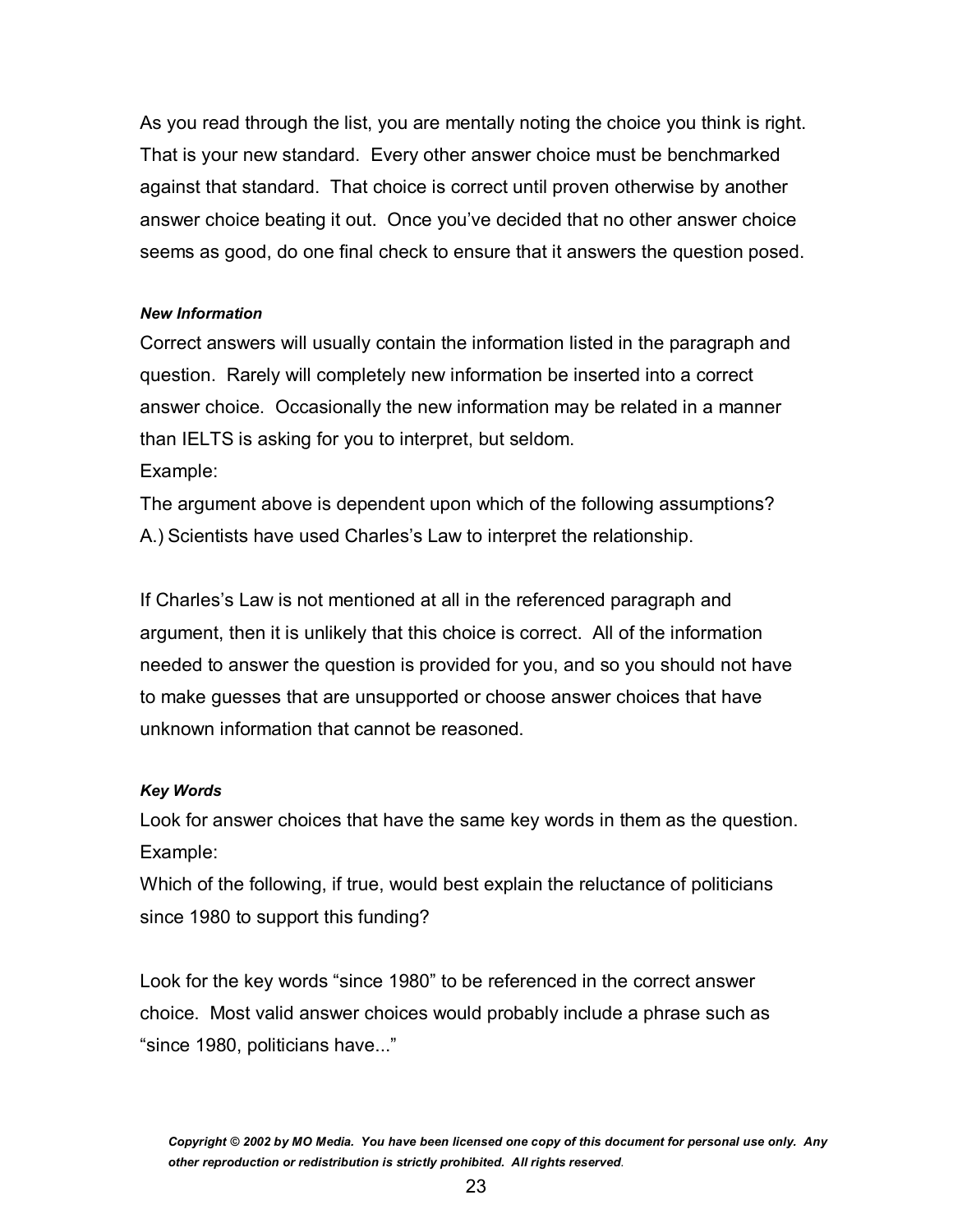#### *Valid Information*

Don't discount any of the information provided in the passage, particularly shorter ones. Every piece of information may be necessary to determine the correct answer. None of the information in the passage is there to throw you off (while the answer choices will certainly have information to throw you off). If two seemingly unrelated topics are discussed, don't ignore either. You can be confident there is a relationship, or it wouldn't be included in the passage, and you are probably going to have to determine what is that relationship for the answer.

### **Time Management**

In technical passages, do not get lost on the technical terms. Skip them and move on. You want a general understanding of what is going on, not a mastery of the passage.

When you encounter material in the selection that seems difficult to understand, it often may not be necessary and can be skipped. Only spend time trying to understand it if it is going to be relevant for a question. Understand difficult phrases only as a last resort.

Identify each question by type. Usually the wording of a question will tell you whether you can find the answer by referring directly to the passage or by using your reasoning powers. You alone know which question types you customarily handle with ease and which give you trouble and will require more time.

### **Final Warnings**

#### *Hedge Phrases Revisited*

Once again, watch out for critical "hedge" phrases, such as likely, may, can, will often, sometimes, etc, often, almost, mostly, usually, generally, rarely, sometimes. Question writers insert these hedge phrases, to cover every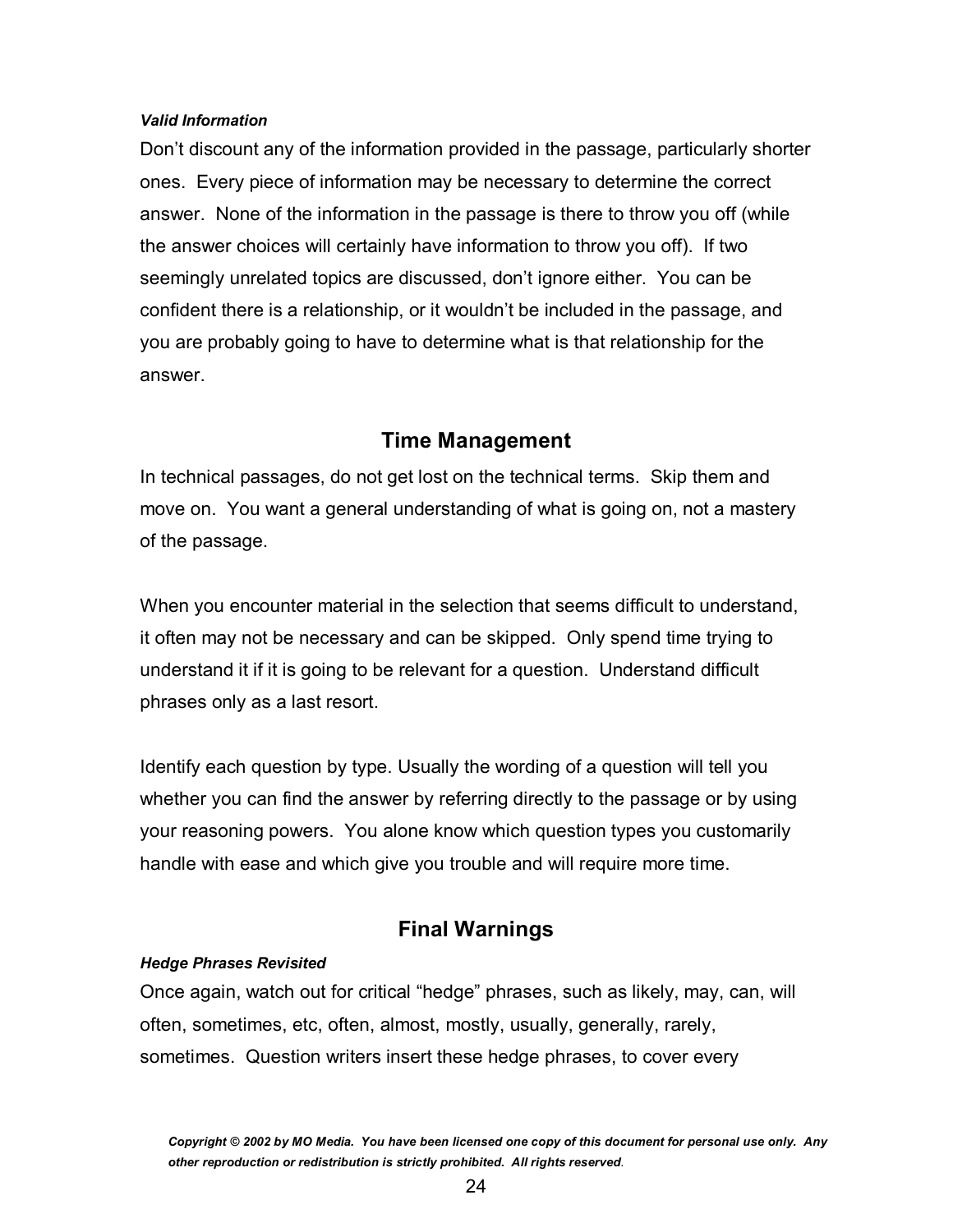possibility. Often an answer will be wrong simply because it leaves no room for exception.

Example: Animals live longer in cold places than animals in warm places.

This answer choice is wrong, because there are exceptions in which certain warm climate animals live longer. This answer choice leaves no possibility of exception. It states that every animal species in cold places live longer than animal species in warm places. Correct answer choices will typically have a key hedge word to leave room for exceptions.

Example: In severe cold, a polar bear cub is likely to survive longer than an adult polar bear.

This answer choice is correct, because not only does the passage imply that younger animals survive better in the cold, it also allows for exceptions to exist. The use of the word "likely" leaves room for cases in which a polar bear cub might not survive longer than the adult polar bear.

#### *Word Usage Questions*

When asked how a word is used in the passage, don't use your existing knowledge of the word. The question is being asked precisely because there is some strange or unusual usage of the word in the passage. Go to the passage and use contextual clues to determine the answer. Don't simply use the popular definition you already know.

#### *Switchback Words*

Stay alert for "switchbacks". These are the words and phrases frequently used to alert you to shifts in thought. The most common switchback word is "but". Others include although, however, nevertheless, on the other hand, even though, while, in spite of, despite, regardless of.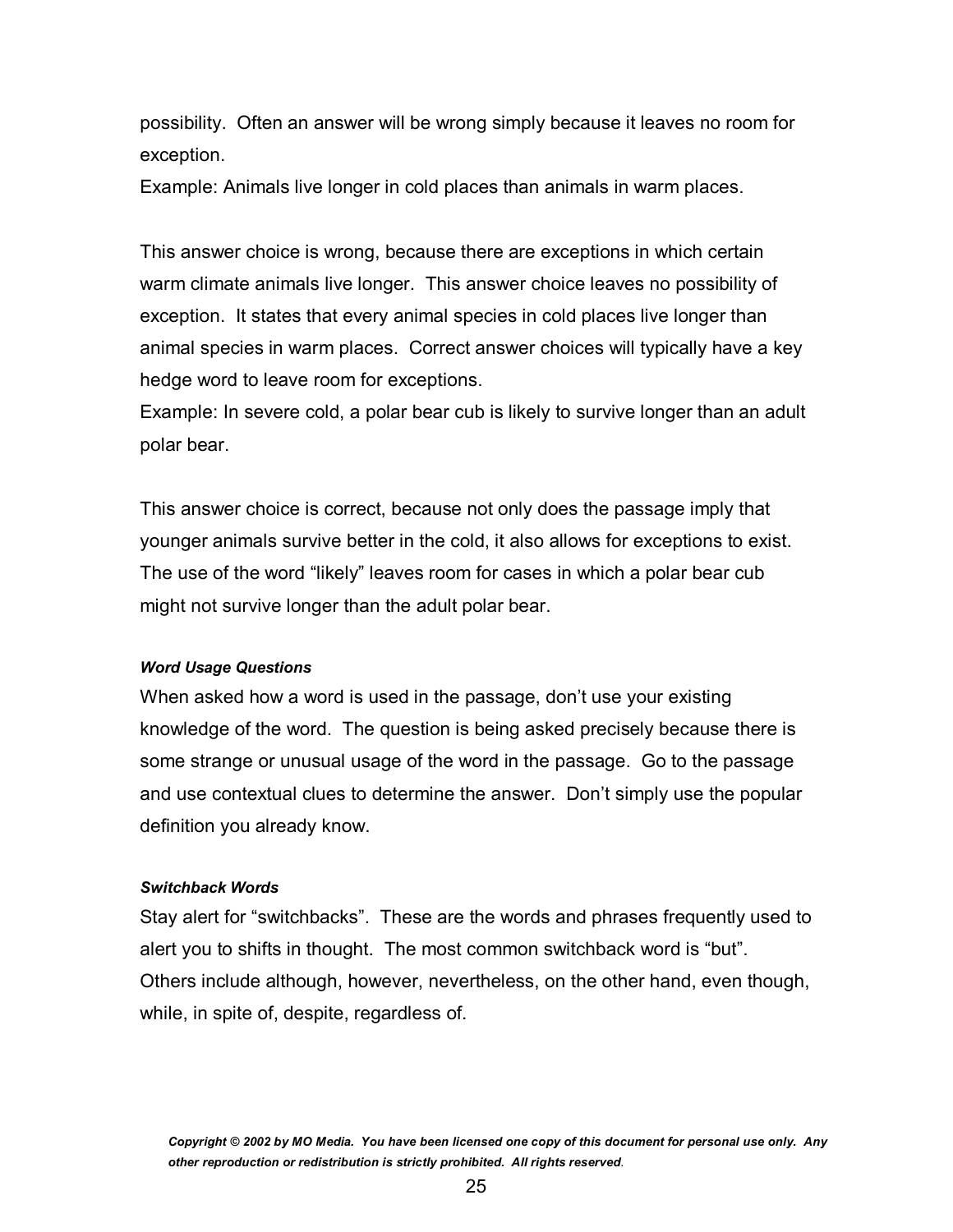#### *Avoid "Fact Traps"*

Once you know which paragraph the answer will be in, focus on that paragraph. However, don't get distracted by a choice that is factually true about the paragraph. Your search is for the answer that answers the question, which may be about a tiny aspect in the paragraph. Stay focused and don't fall for an answer that describes the larger picture of the paragraph. Always go back to the question and make sure you're choosing an answer that actually answers the question and is not just a true statement.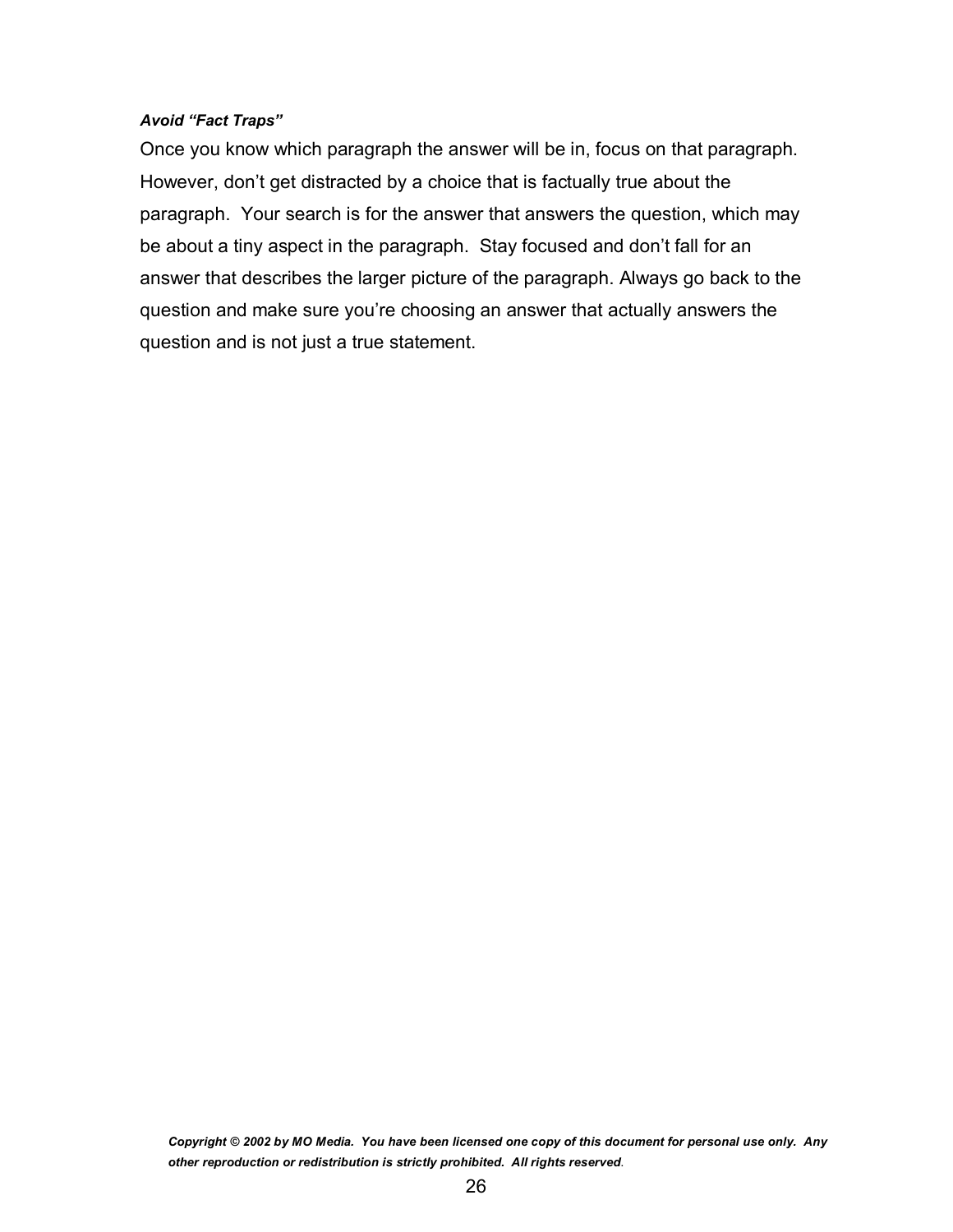## *The Writing Module*

The Writing module of the IELTS consists of a 60 minute module with two tasks.

Task 1: A diagram or table will be presented to you and you must write out approximately a 150 word discussion on it within approximately 20 minutes. You must evaluate the diagram or table, organize your ideas, and develop them into a cohesive and coherent explanation.

Task 2: A topic will be presented to you and you must write out approximately a 250 word discussion on it within approximately 40 minutes. There is not a "correct" answer to the topic. You must evaluate the topic, organize your ideas, and develop them into a cohesive and coherent response.

You will be scored on how well you are able to utilize standard written English, organize and explain your thoughts, and support those thoughts with reasons and examples.

#### *Brainstorm*

Spend the first three to five minutes brainstorming out ideas. Write down any ideas you might have on the topic or table. The purpose is to extract from the recesses of your memory any relevant information. In this stage, anything goes down. Write down any idea, regardless of how good it may initially seem. You can use either the scratch paper provided or the word processor to quickly jot down your thoughts and ideas. The word processor is highly recommended though, particularly if you are a fast typist.

#### *Strength through Diversity*

The best papers will contain diversity of examples and reasoning. As you brainstorm consider different perspectives. Not only are there two sides to every issue, but there are also countless perspectives that can be considered. On any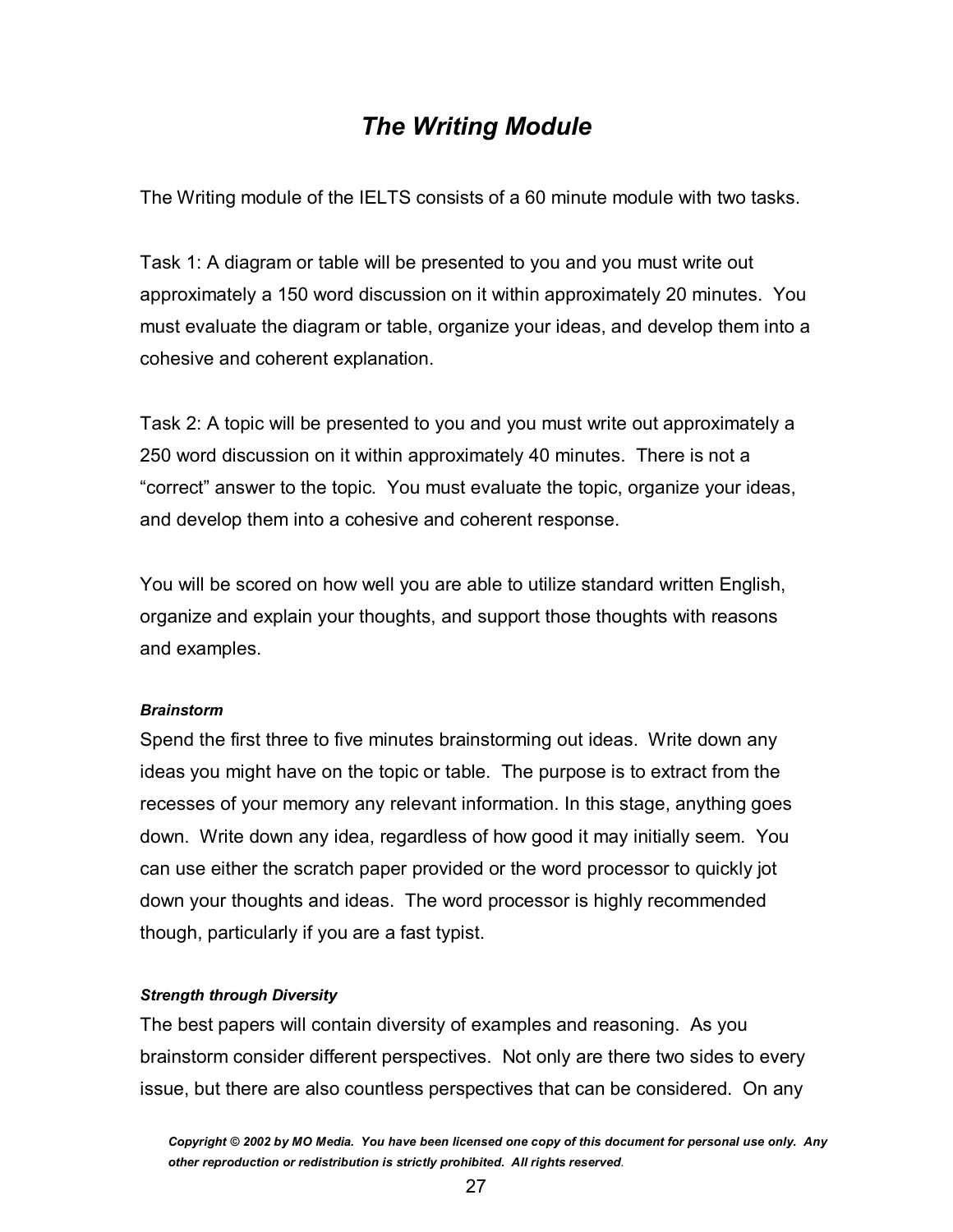issue, different groups are impacted, with many reaching the same conclusion or position, but through vastly different paths. Try to "see" the issue through as many different eyes as you can. Look at it from every angle and from every vantage point. The more diverse the reasoning used, the more balanced the paper will become and the better the score.

#### Example:

The issue of free trade is not just two sided. It impacts politicians, domestic (US) manufacturers, foreign manufacturers, the US economy, the world economy, strategic alliances, retailers, wholesalers, consumers, unions, workers, and the exchange of more than just goods, but also of ideas, beliefs, and cultures. The more of these angles that you can approach the issue from, the more solid your reasoning and the stronger your position.

Furthermore, don't just use information as to how the issue impacts other people. Draw liberally from your own experience and your own observations. Explain a personal experience that you have had and your own emotions from that moment. Anything that you've seen in your community or observed in society can be expanded upon to further round out your position on the issue.

#### *Pick a Main Idea*

Once you have finished with your creative flow, stop and review it. Which idea were you able to come up with the most supporting information? It's extremely important that you pick an angle that will allow you to have a thorough and comprehensive coverage of the topic or table. This is not about your personal convictions, but about writing a concise rational discussion of an idea.

#### *Weed the Garden*

Every garden of ideas gets weeds in it. The ideas that you brainstormed over are going to be random pieces of information of mixed value. Go through it methodically and pick out the ones that are the best. The best ideas are strong points that it will be easy to write a few sentences or a paragraph about.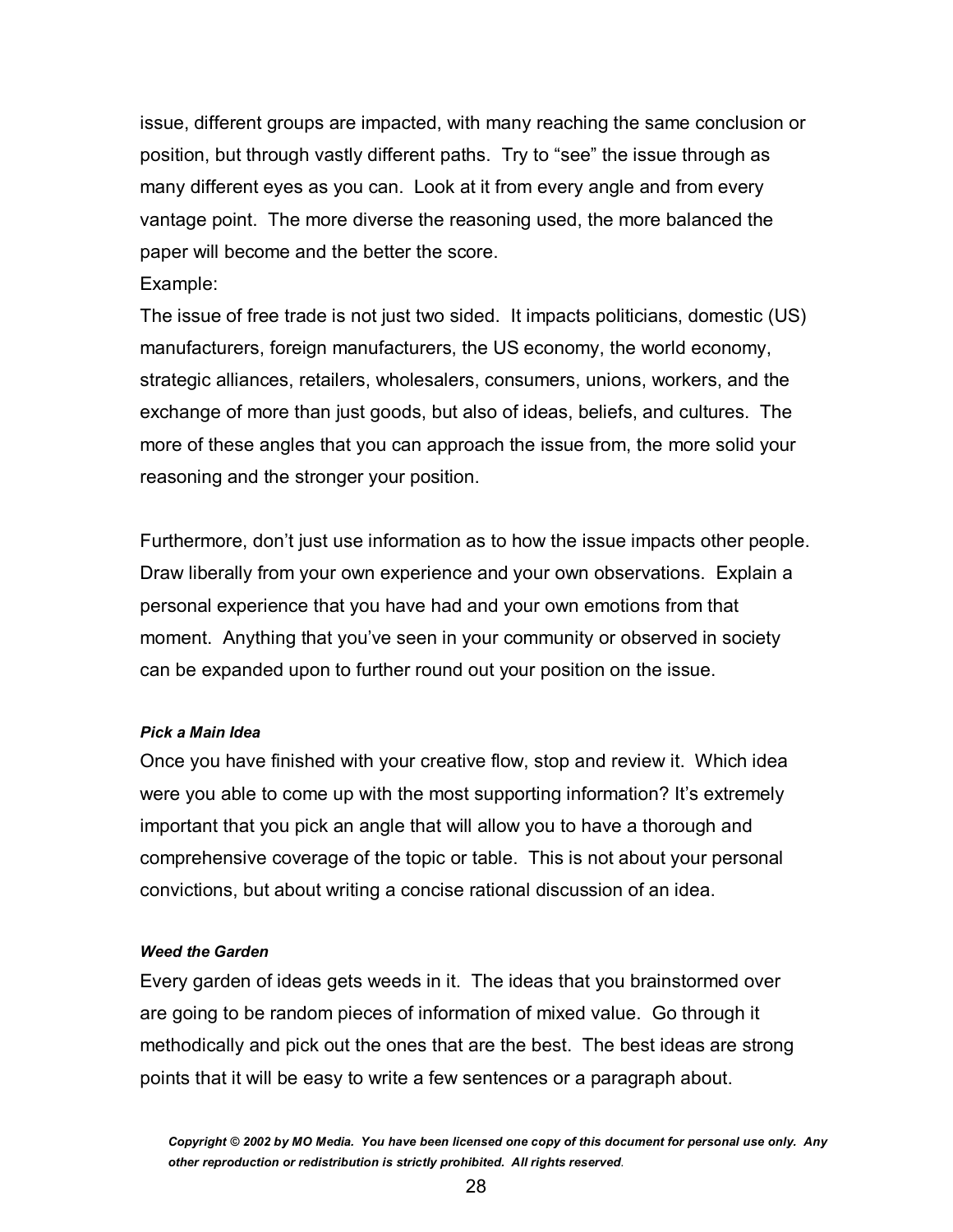#### *Create a Logical Flow*

Now that you know which ideas you are going to use and focus upon, organize them. Put your writing points in a logical order. You have your main ideas that you will focus on, and must align them in a sequence that will flow in a smooth, sensible path from point to point, so that the reader will go smoothly from one idea to the next in a logical path. Readers must have a sense of continuity as they read your paper. You don't want to have a paper that rambles back and forth.

#### *Start Your Engines*

You have a logical flow of main ideas with which to start writing. Begin expanding on the issues in the sequence that you have set for yourself. Pace yourself. Don't spend too much time on any one of the ideas that you are expanding upon. You want to have time for all of them. Make sure you watch your time. If you have twenty minutes left to write out your ideas and you have ten ideas, then you can only use two minutes per idea. It can be a daunting task to cram a lot of information down in words in a short amount of time, but if you pace yourself, you can get through it all. If you find that you are falling behind, speed up. Move through each idea more quickly, spending less time to expand upon the idea in order to catch back up.

Once you finish expanding on each idea, go back to your brainstorming session up above, where you wrote out your ideas. Go ahead and erase the ideas as you write about them. This will let you see what you need to write about next, and also allow you to pace yourself and see what you have left to cover.

#### *First Paragraph*

Your first paragraph should have several easily identifiable features. First, it should have a quick description or paraphrasing of the topic or table. Use your own words to briefly explain what the topic or table is about.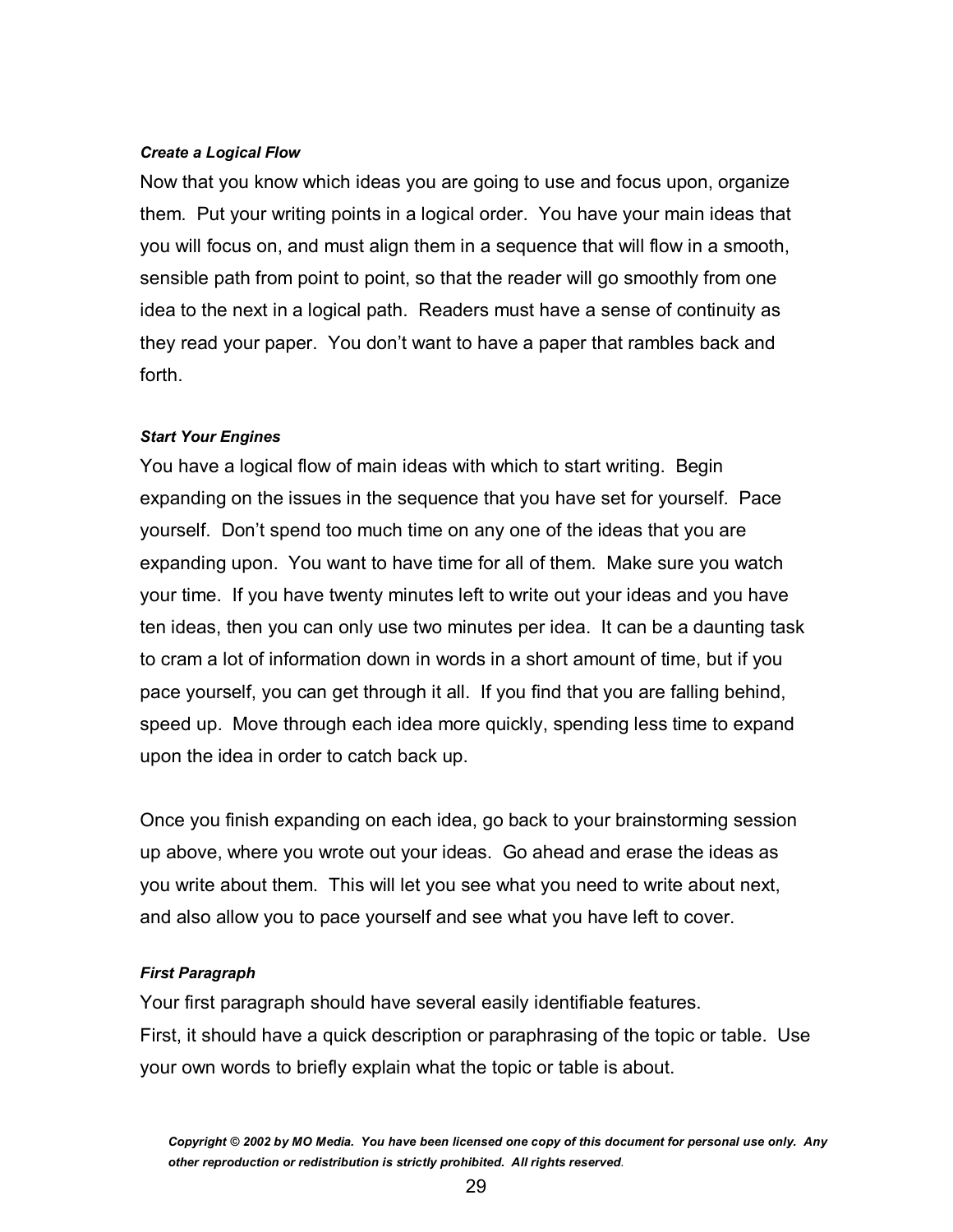Second, you should explain your opinion of the topic or table and give an explanation of why you feel that way. What is your decision or conclusion on the topic or table?

Third, you should list your "writing points". What are the main ideas that you came up with earlier? This is your opportunity to outline the rest of your paper. Have a sentence explaining each idea that you will go intend further depth in additional paragraphs. If someone was to only read this paragraph, they should be able to get an "executive summary" of the entire paper.

#### *Body Paragraph*

Each of your successive paragraphs should expand upon one of the points listed in the main paragraph. Use your personal experience and knowledge to support each of your points. Examples should back up everything.

#### *Conclusion Paragraph*

Once you have finished expanding upon each of your main points, wrap it up. Summarize what you have said and covered in a conclusion paragraph. Explain once more your opinion of the topic or table and quickly review why you feel that way. At this stage, you have already backed up your statements, so there is no need to do that again. All you are doing is refreshing in the mind of the reader the main points that you have made.

#### *Don't Panic*

Panicking will not put down any more words on paper for you. Therefore, it isn't helpful. When you first see the topic or table, if your mind goes as blank as the page on which you have to write your paper, take a deep breath. Force yourself to mechanically go through the steps listed above.

Secondly, don't get clock fever. It's easy to be overwhelmed when you're looking at a page that doesn't seem to have much text, there is a lot of blank space further down, your mind is full of random thoughts and feeling confused, and the clock is ticking down faster than you would like. You brainstormed first so that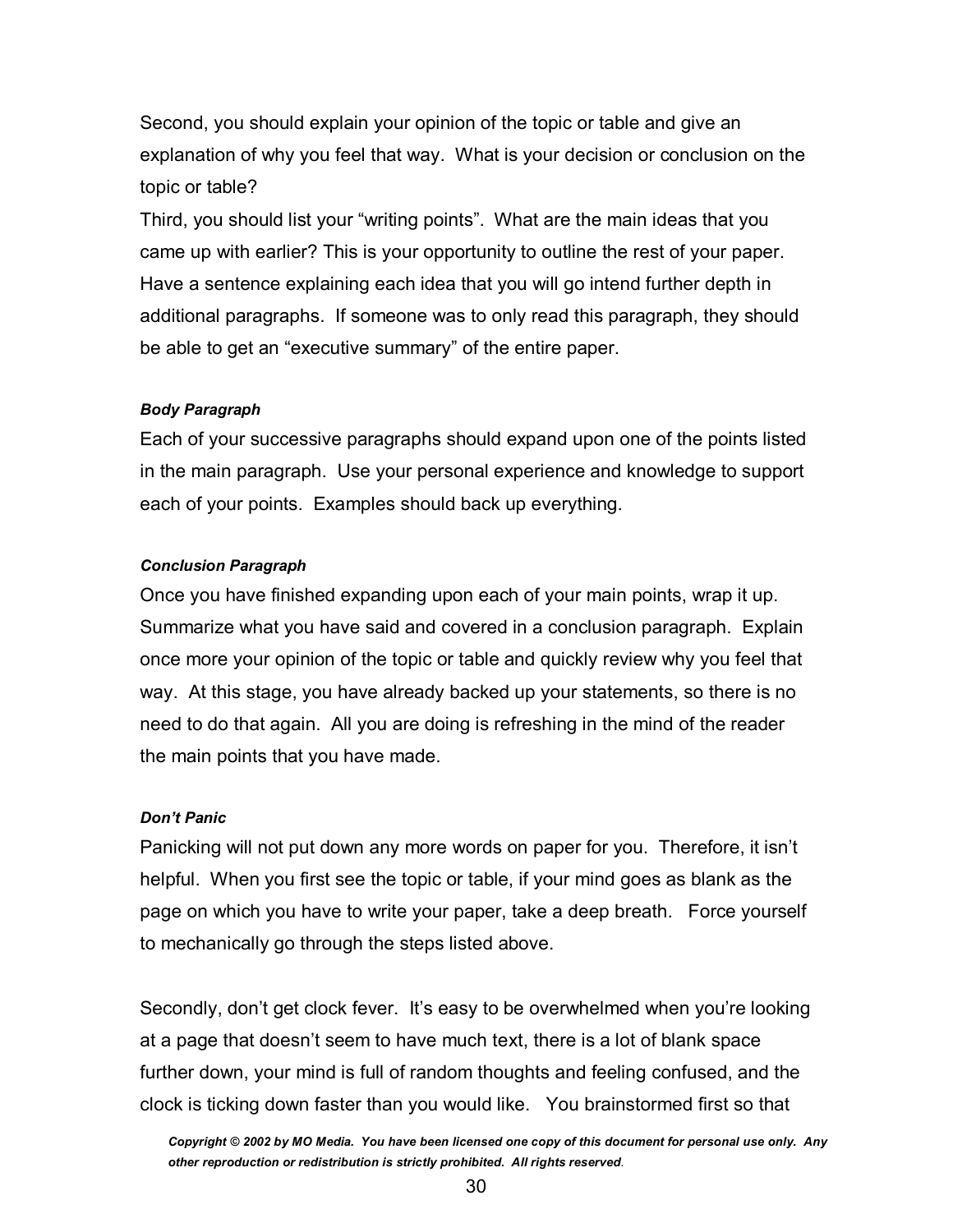you don't have to keep coming up with ideas. If you're running out of time and you have a lot of ideas that you haven't expanded upon, don't be afraid to make some cuts. Start picking the best ideas that you have left and expand on those few. Don't feel like you have to write down and expand all of your ideas.

#### *Check Your Work*

It is more important to have a shorter paper that is well written and well organized, than a longer paper that is poorly written and poorly organized. Remember though that you will be penalized for answers shorter than the required minimum limit. Don't keep writing about a subject just to add words and sentences, and certainly don't start repeating yourself. Expand on the ideas that you identified in the brainstorming session and make sure that you save yourself a few minutes at the end to go back and check your work.

Leave time at the end, at least three minutes, to go back and check over your work. Reread and make sure that everything you've written makes sense and flows. Clean up any spelling or grammar mistakes that you might have made. If you see anything that needs to be moved around, such as a paragraph that would fit in better somewhere else, cut and paste it to that new location. Also, go ahead and erase any brainstorming ideas that you weren't able to expand upon and clean up any other extraneous information that you might have written that doesn't fit into your paper.

As you proofread, make sure there aren't any fragments or run-ons. Check for sentences that are too short or too long. If the sentence is too short, look to see if you have an identifiable subject and verb. If it is too long, break it up into two separate sentences. Watch out for any "big" words you may have used. It's good to use difficult vocabulary words, but only if you are positive that you are using them correctly. Your paper has to be correct, it doesn't have to be fancy. You're not trying to impress anyone with your vocabulary, just your ability to develop and express ideas.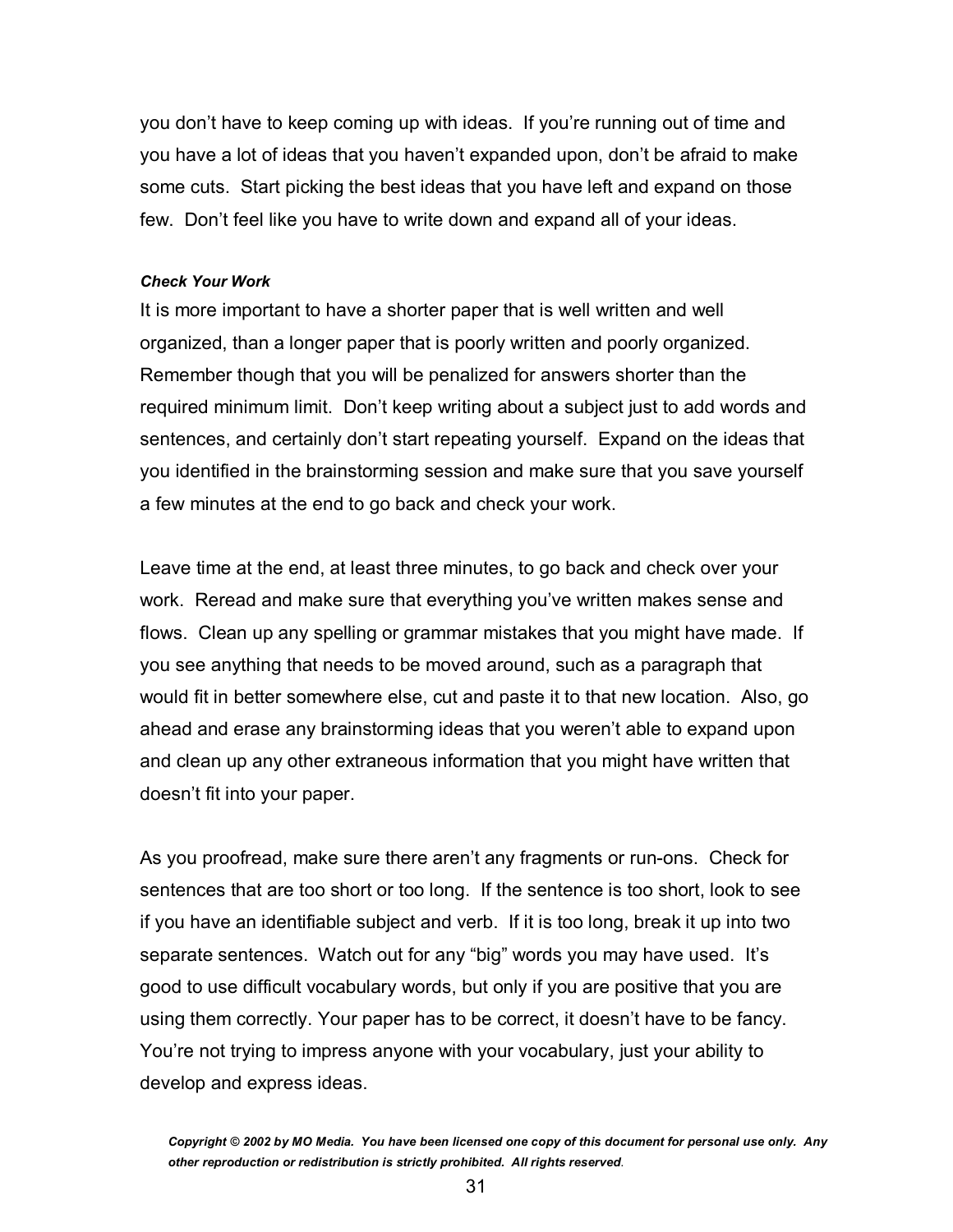#### *Shortcut Keys*

If you're taking the IELTS on the computer, spend some time on your keyboard getting familiar with the shortcut keys to cut, copy, and paste. It will help you to quickly move text around on your paper. First highlight the text you wish to move or copy and then type:

 $Ctrl+C = copy$ 

 $Ctrl+X = cut$ 

 $Ctrl+V =$  paste

You must hold down the ctrl key and then tap the "c", "x", or "v" key to perform the desired function.

### **Final Note**

Depending on your test taking preferences and personality, the essay writing will probably be your hardest or your easiest section. You are required to go through the entire process of writing a paper very quickly, which can be quite a challenge.

Focus upon each of the steps listed above. Go through the process of creative flow first, generating ideas and thoughts about the topic or table. Then organize those ideas into a smooth logical flow. Pick out the ones that are best from the list you have created. Decide which main idea or angle of the topic or table you will discuss.

Create a recognizable structure in your paper, with an introductory paragraph explaining what you have decided upon, and what your main points will be. Use the body paragraphs to expand on those main points and have a conclusion that wraps up the topic or table.

Save a few moments to go back and review what you have written. Clean up any minor mistakes that you might have had and give it those last few critical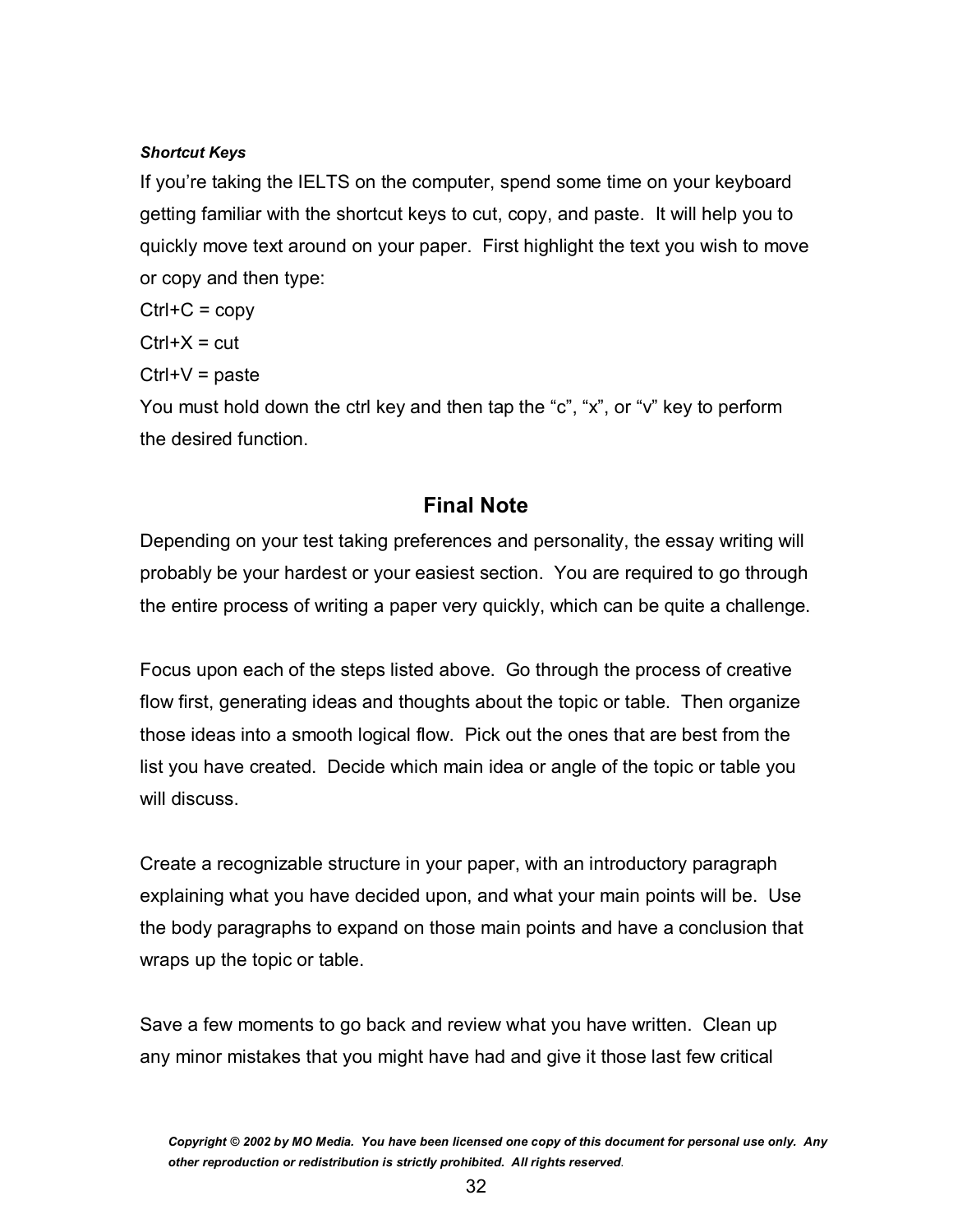touches that can make a huge difference. Finally, be proud and confident of what you have written!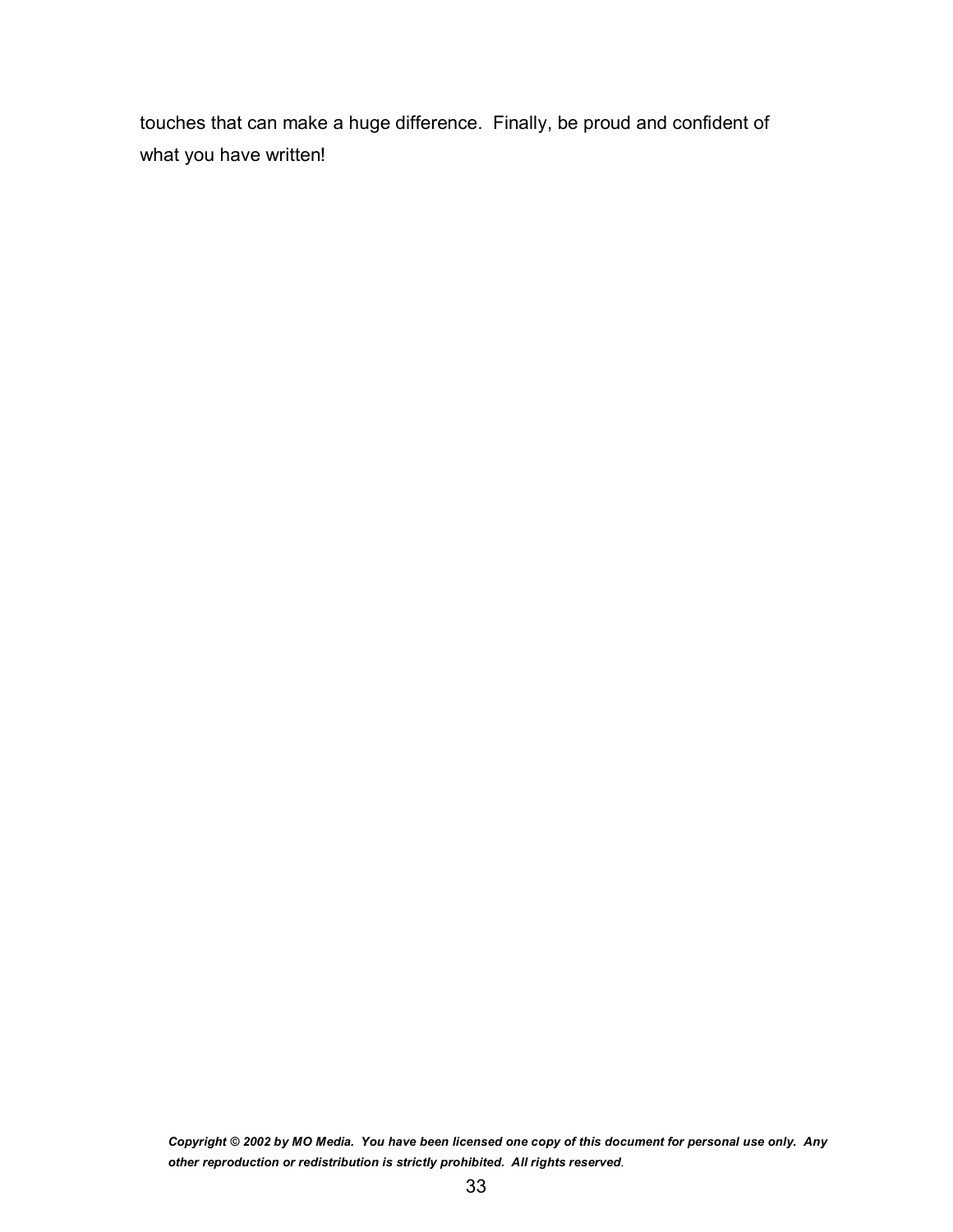## *The Speaking Module*

The Speaking Module of the IELTS consists of a 60 minute module with three parts.

#### *Part 1*

You will need to answer general questions about yourself, your homes/families, your jobs/studies, your interests, and a range of familiar topic areas in four to five minutes.

#### *Part 2*

You will be given a verbal prompt on a card and asked to speak about a particular topic (listed on the card). You will have one minute to prepare before speaking at length, and will need to speak between one and two minutes. Then the examiner will ask you one or two follow up questions.

#### *Part 3*

You and the examiner will engage in a discussion of more abstract concepts and issues which will be linked to the topic you discussed in Part 2. The discussion will last between four and five minutes.

You will be scored on how well you are able to communicate effectively in English.

Of all the test modules on IELTS, this is the easiest to prepare for. This is the test module that you can practice anywhere, in your car, in your room, on the phone, by yourself or with someone else. After you successfully pass IELTS, you will be speaking English a lot, so you might as well prepare by speaking it at every opportunity beforehand.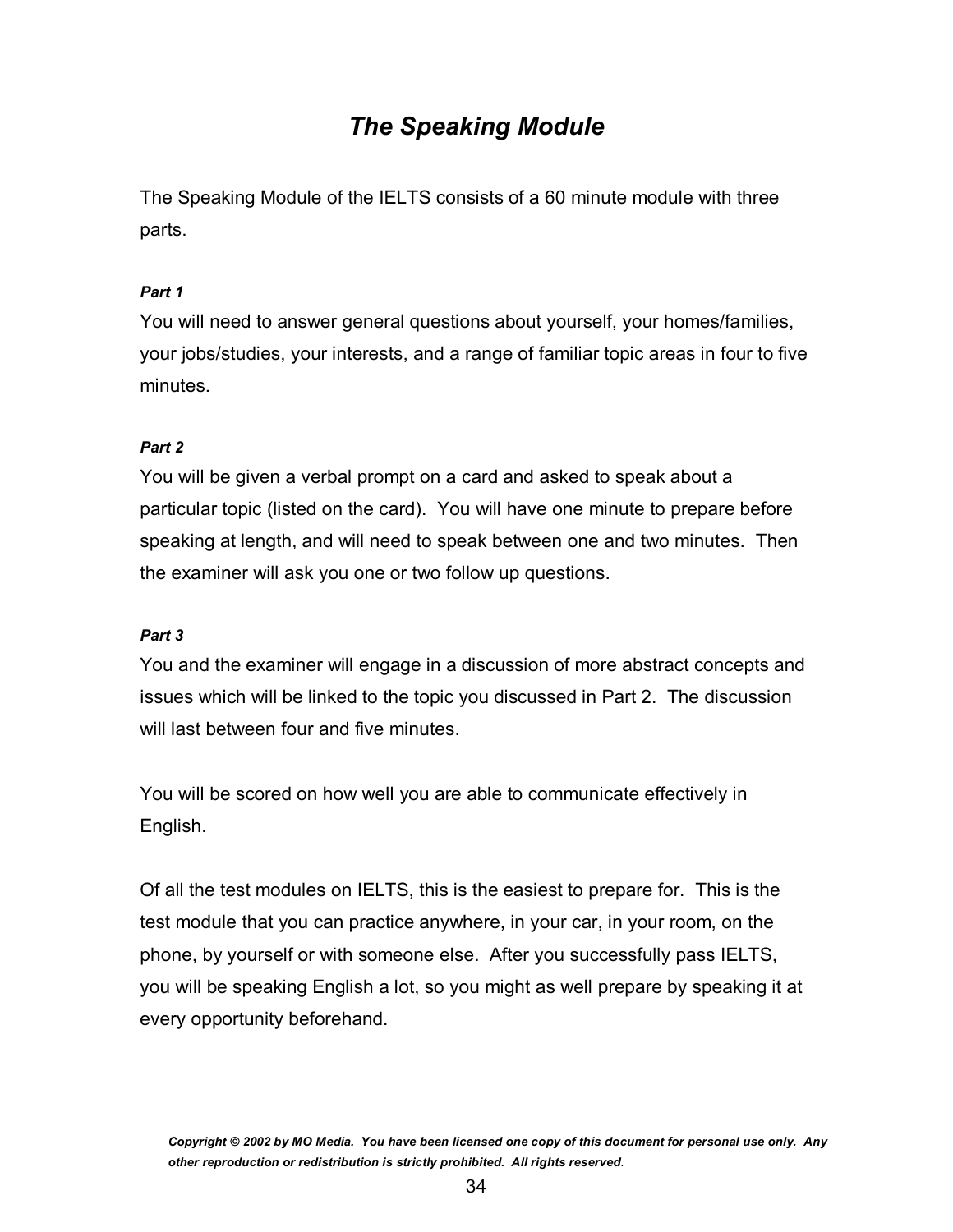#### *Exhausting the Possibilities*

Part 1 will ask basic questions. There are only so many possible basic questions that can be asked about someone. You can easily be prepared for every possibility. Go through and write down all the possibilities and a good answer for each. When you're asked about your family, don't have to struggle to come up with descriptions for your family members. Practice ahead of time and know what you're going to say. Right now as you're reading this, stop and take a minute to answer each of these following questions. If you were asked these in an interview, what would you say?

- 1. Please describe yourself.
- 2. Please describe your family.
- 3. Please describe your home.
- 4. Please describe some of your interests.
- 5. Please describe your job.
- 6. Please describe your studies

This is important practice. Make sure that you can spend a minute or so answering each of these questions without having to take time to think of a good response. These are basic questions and you should have your basic answers ready.

#### *Tell a Story*

Movie making is a multi-billion dollar industry. Why? It's because everyone likes to hear a good story, and the best movies contain great stories. The Speaking Module interview can be a big aggravation for both sides. Usually, it is tense, uncomfortable, and boring for both the interviewer and the test taker.

Think about your favorite relatives. In many cases, they are your favorite because they are such raconteurs, or good storytellers. These are your aunts and uncles that can turn a simple trip to the grocery store into high adventure and will keep you captivated and entertained. Even if you're not a natural storyteller,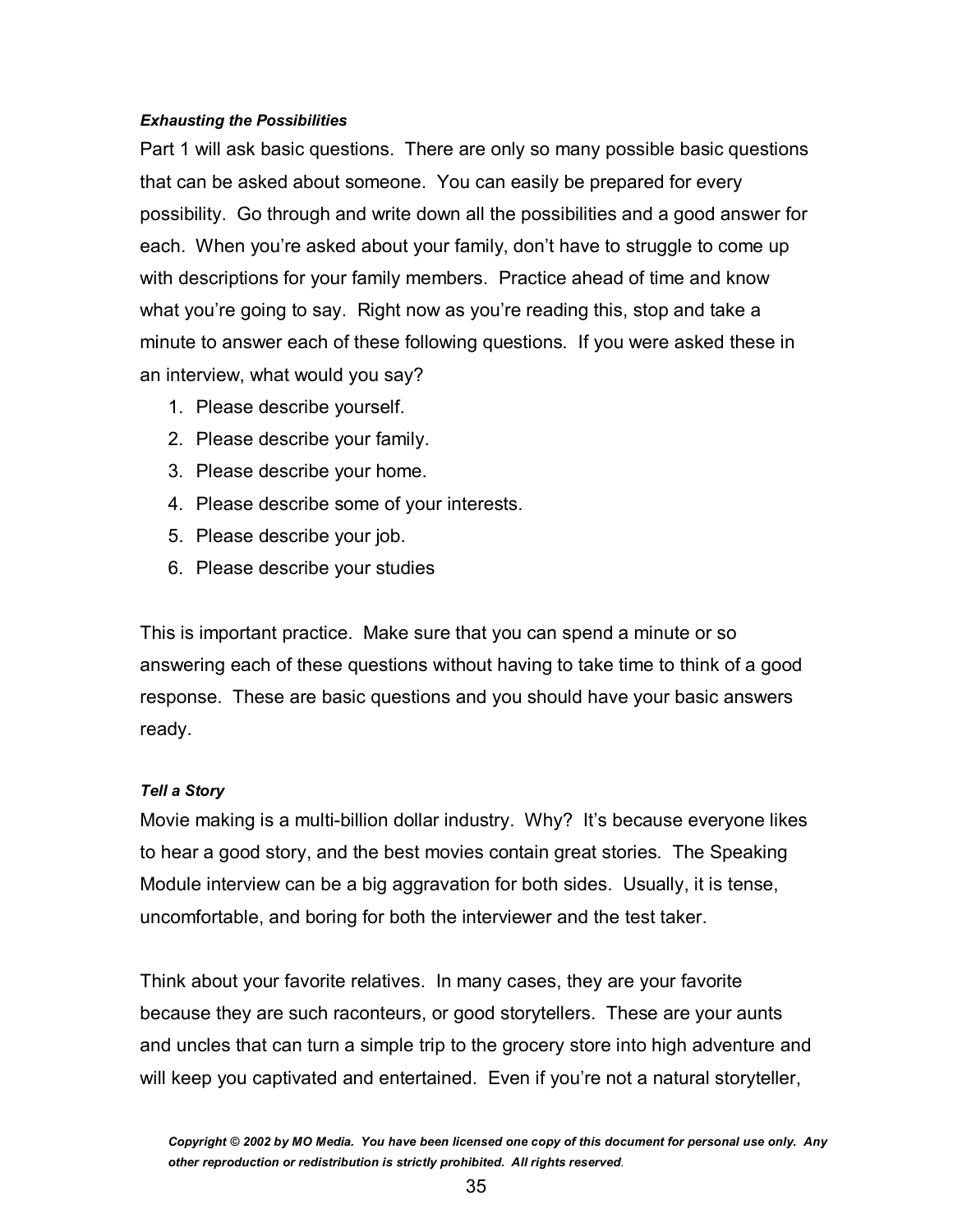with a little thought and practice, even you can turn your dull past experiences into exciting exploits.

Stories are your strongest weapon for captivating the interviewer and demonstrating your mastery of speaking English. The questions in Part 2 of the Speaking Module literally beg for stories to be told. These need to be compelling stories, real time drama, and you're the hero. You want the interviewer begging for more, asking follow-up questions, eager to hear how it ends. Once you begin a quick exciting story, you set the tone of the interview, and you will determine what will be the follow-up questions.

The easiest way to prepare for these Part 2 questions is to scour your memory for any exciting instance in your past. Perhaps where you played a leadership role or accomplished a goal. These can be from any part of your past, during your education, at home with your family, projects at work, or anything that you might have had a part in. Identify the main characteristics of the story, you want to have things straight. Make sure you know the basics of what happened, who was involved, why it occurred, and how the events unfolded sequentially. You certainly don't want to stumble over the facts and repeat yourself during the interview.

#### *One Size Fits All*

These basic stories are building blocks. Just as a piece of lumber can be cut into many different shapes and have many completely unique uses, each of your stories does not only answer one unique question. Your stories are one size fits all. With practice you will find that you can use the same story to answer two seemingly unrelated questions.

 For example, a question about teamwork and working under pressure can both be answered by a story about your experience playing intramural basketball. The story could describe how you had to work as a team in order to get into the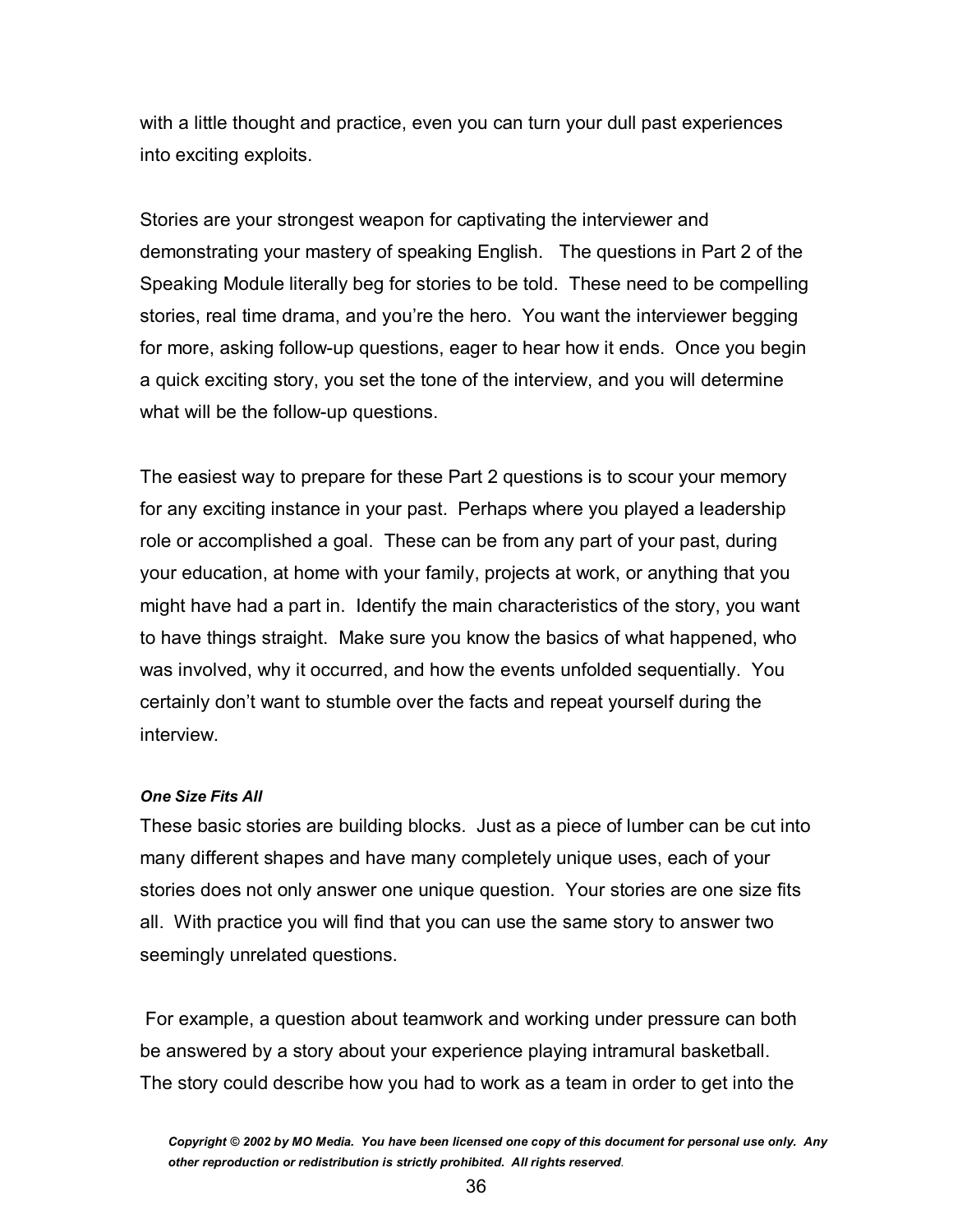playoffs, spending time practicing together, coordinating plays, whatever was necessary for the team to advance. Alternatively, the story could focus upon the clutch shots that you made that season in order to win the game in the last few seconds of play under enormous pressure. The basic story is the same: your experiences playing basketball.

The questions were different, but you customized the story to fit the question. With practice you should be able to answer almost any question with just a few stock stories that can be customized.

#### *Find the Bridges*

Some questions will lend themselves more readily to a story than others. You must have a set of basic stories ready that can be modified to fit the occasion. You must "find the bridges" in the questions offered to make sure your stories get told.

In WWII, the US Army used Bailey bridges. Bailey bridges were bridges made of prefabricated steel sections that were carried around and could be thrown together at a moment's notice, allowing the army to move quickly across any obstacle and get to where they wanted to go.

You need to find bridges, i.e. opportunities to tell your stories. Look for any chance to turn a standard question about anything, into a bridge to begin telling your story. For example, "What is your job title?"

On the surface that might not seem like the ideal bridge, but with a little insight your response might become:

"My job title is Product Line Manager. I was responsible for everything from the development of new products, to the obsolescence of old products. Marketing, sales, engineering, and production of the entire product line fell under my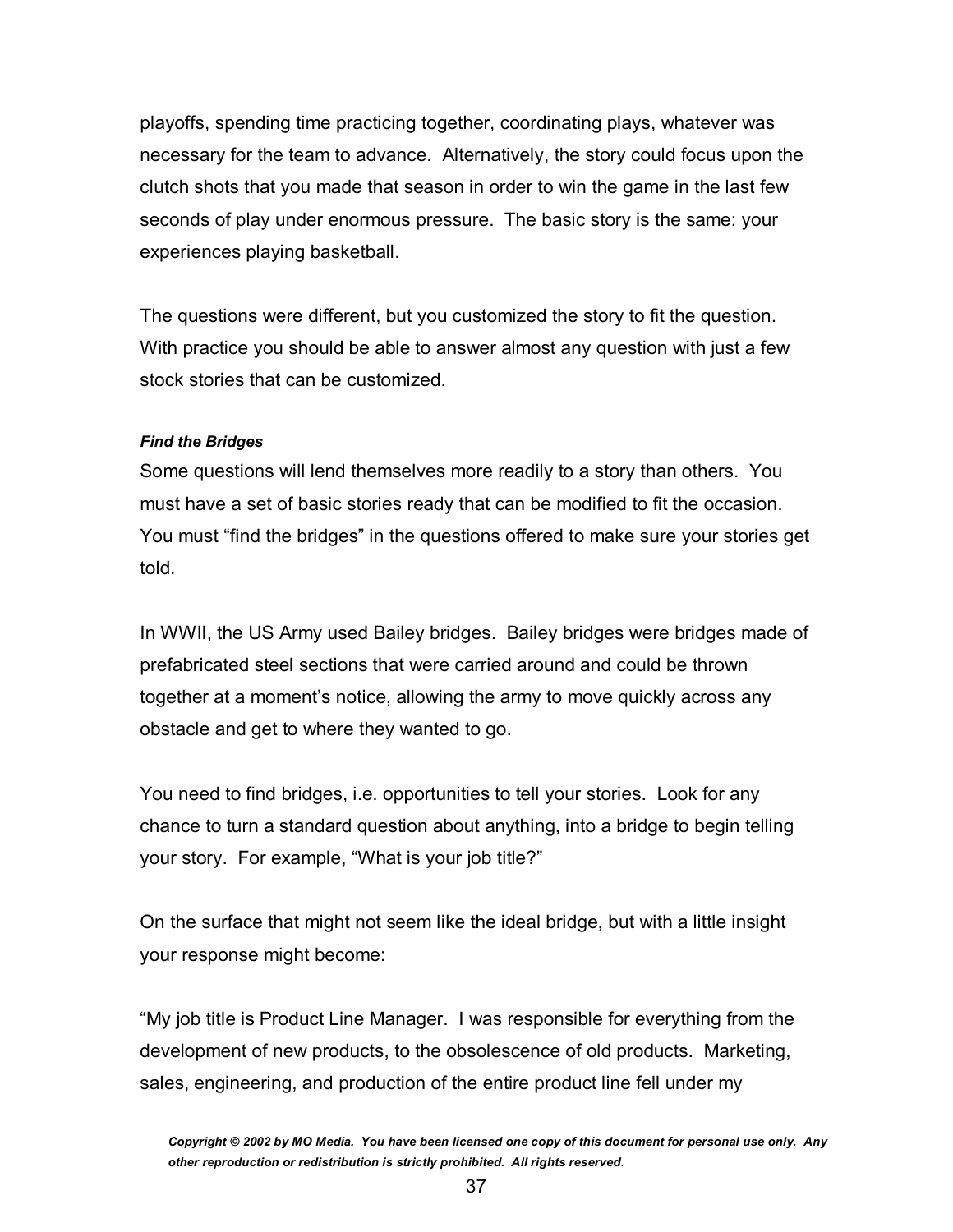responsibility. One of the products was even my own idea based on feedback I received from my interactions with our customers. In the first year, it alone had achieved a sales level of over…"

The key to remember is that just because a question is asked as a closed ended question (yes/no, or one word answers), doesn't mean that you have to answer it as a closed ended question. Answer the question asked, but then find a way to develop your answer and a bridge to a good story of yours. With an open mind, the most closed ended of questions can become a launch pad into a story.

#### *Pregnant Pause*

A good story can usually wind its way down a long path. There is always a danger that you will begin to bore the interviewer, who may wonder if an end is in sight. Some interviewers may get worried that they won't be able to get through the fifteen questions on their list during the allotted time. Therefore, find natural breaks in your story and pause for a second. If the interviewer maintains eye contact or asks continuation questions, then keep going. But this will give them a chance to stop the story and ask a different question if they are getting bored and want to move on.

#### *Taking the Final Step*

By trying to answer each of your Part 2 questions with a basic story, you will be able to transition nicely into the final step, Part 3. Part 3 questions are based upon your answers to Part 2 questions and will be asked at the interviewer's discretion. By using the story techniques listed above, you will have already determined the path that the interviewer will take with his follow-up Part 3 questions. The interviewer will naturally ask questions that tie into your story and you will already be prepared for those questions and will ace Part 3 as easily as the others.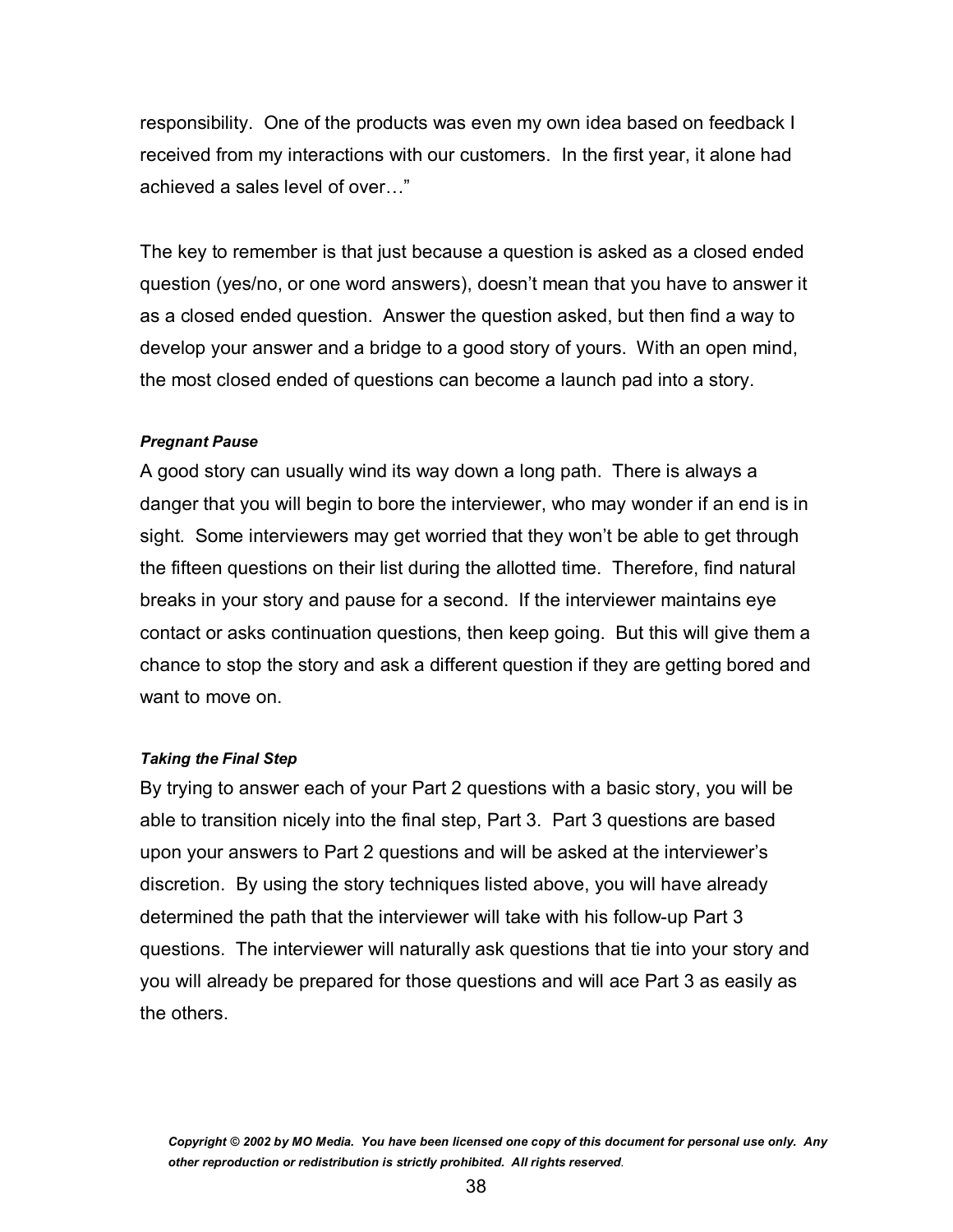#### *Practice Makes Perfect*

Don't try to answer every question by shooting from the hip. You'll spend most of your time trying to think of what happened and repeating yourself. Think of the classic stories that you could tell and then practice going over them with your friends, explaining how you successfully achieved the goal, or took charge and gave leadership to your group project. You don't want to have the story memorized, because it will become stale in the telling, but you want it to be smooth. This story must be live and in living color, where the interviewer can see himself taking part on the sidelines and watching the situation take place. Have your friends and family members quiz you by asking you random questions and see how well you can adapt to the question and give a lucid response.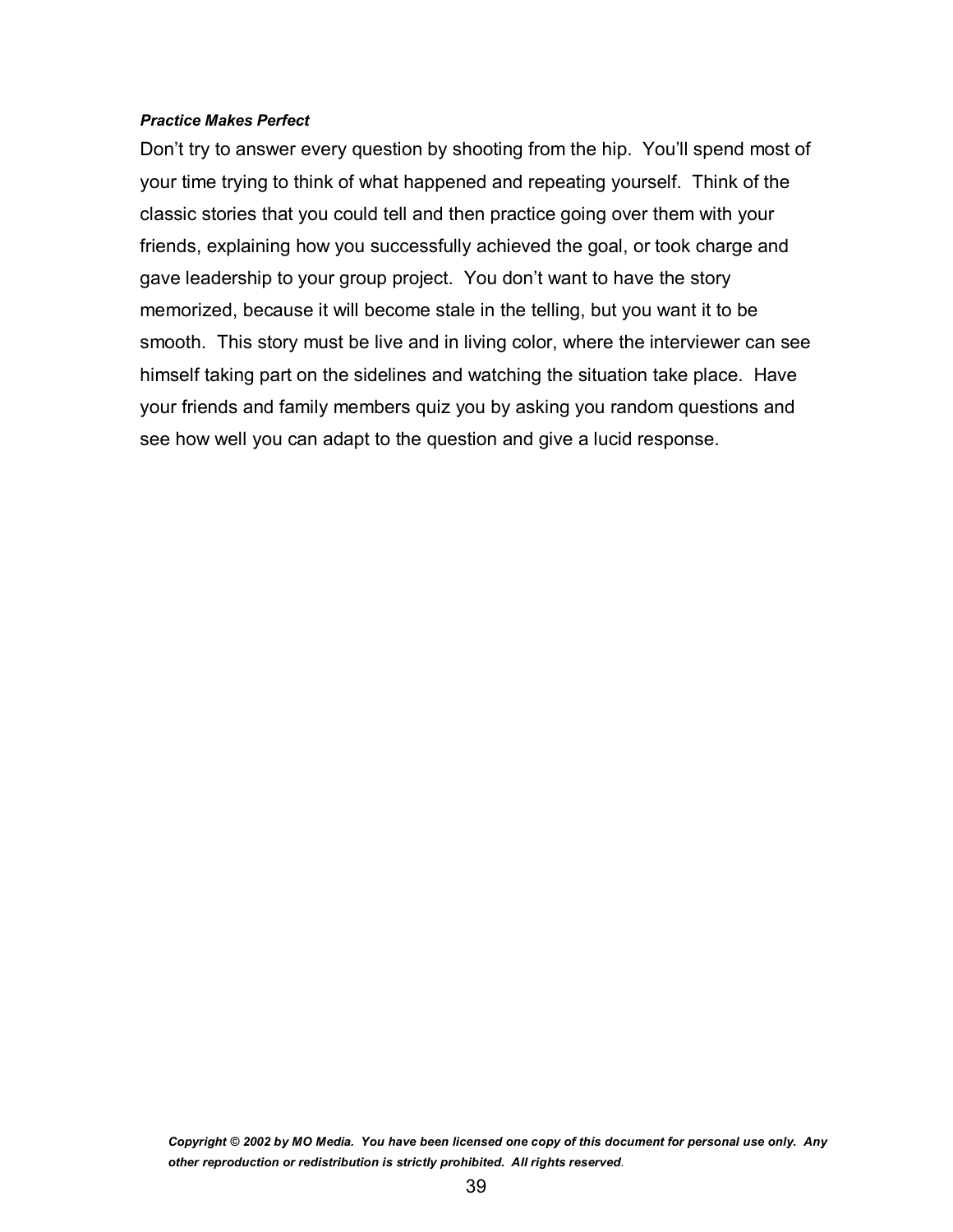# *Special Report: How Your IELTS Score is Viewed, and What This Means for You*

For your IELTS score, you will be grouped in one of nine bands.

| <b>Band</b> | <b>Description</b>            | Meaning                                           |  |
|-------------|-------------------------------|---------------------------------------------------|--|
| 9           | <b>Expert User</b>            | Fluent with complete understanding                |  |
| 8           | Very Good User                | Full operational command, occasional inaccuracies |  |
| 7           | Good User                     | Operational command, occasional inaccuracies      |  |
| 6           | <b>Competent User</b>         | Effective command, inaccuracies                   |  |
| 5           | <b>Modest User</b>            | Partial command, many mistakes                    |  |
| 4           | <b>Limited User</b>           | Limited command, frequent problems                |  |
| 3           | <b>Extremely Limited User</b> | Only general understanding                        |  |
| 2           | <b>Intermittent User</b>      | Only basic understanding with difficulty          |  |
|             | Non User                      | No language ability                               |  |
| n           | Did Not Take Test             | N/A                                               |  |

If you are on the upper edge of one of these bands, it is definitely profitable to work your way into the next one by studying and practicing.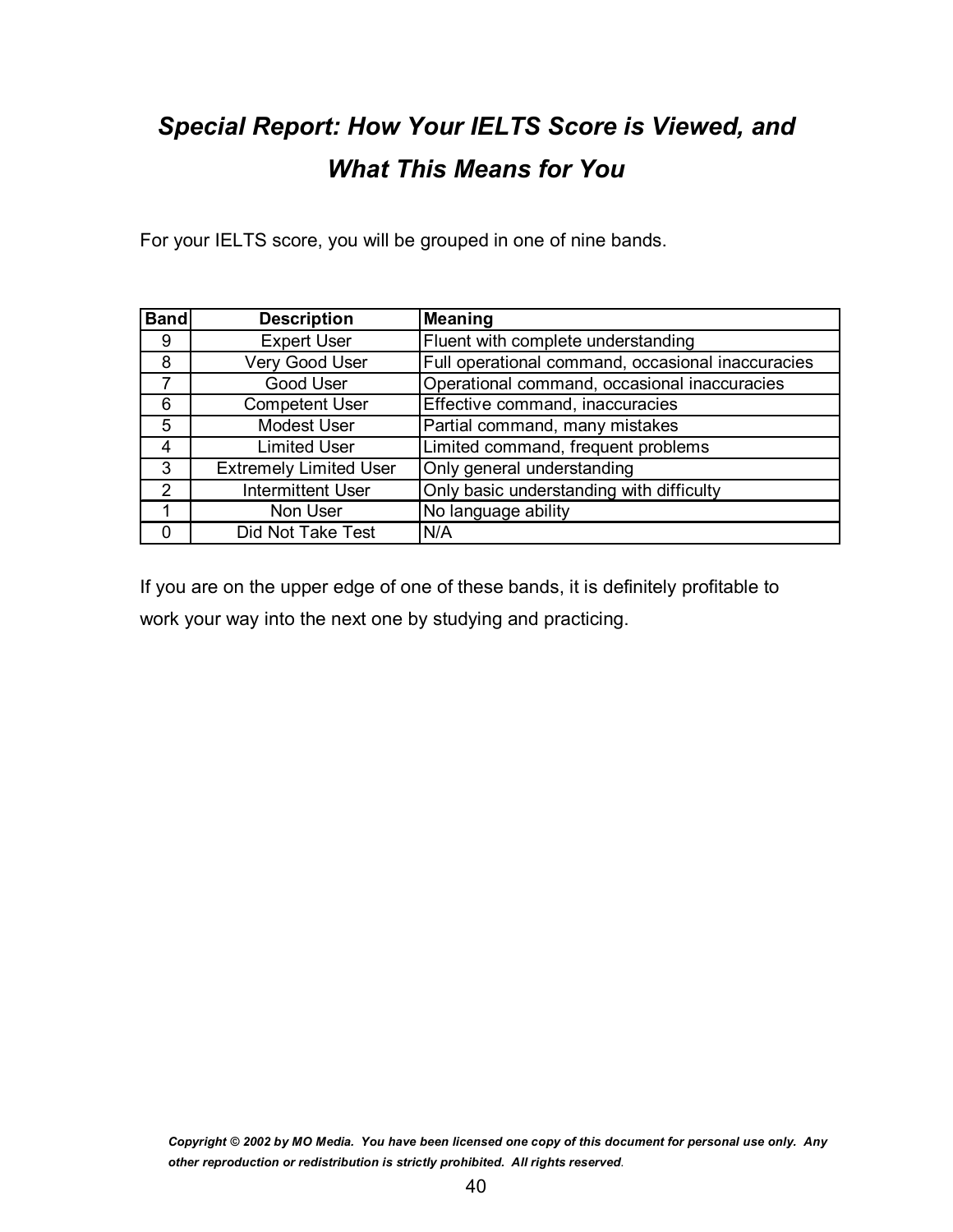## *Special Report: What Jobs Require Which IELTS Scores*

Below is a list of different jobs and what each IELTS score band means to that occupation. If you have a lower IELTS score, you might want to consider either studying more and trying to increase your score, or a less linguistically demanding position.

|             | Linguistically<br>demanding<br>academic courses | Linguistically less<br>demanding academic<br>courses                | Linguistically<br>demanding training<br>courses | Linguistically less<br>demanding training<br>courses |
|-------------|-------------------------------------------------|---------------------------------------------------------------------|-------------------------------------------------|------------------------------------------------------|
|             | (Medicine, Law,<br>Linguistics,                 | (Agriculture, Pure<br>Mathematics,<br>Technology,<br>Computer-based | (Air Traffic Control,<br>Engineering, Pure      | (Animal Husbandry,                                   |
|             | Journalism, Library                             | work,                                                               | Applied Sciences,                               | Catering, Fire                                       |
| Band        | Studies)                                        | Telecommunications)                                                 | Industrial Safety)                              | Services)                                            |
| $9.0 - 7.5$ | Acceptable                                      | Acceptable                                                          | Acceptable                                      | Acceptable                                           |
|             | Probably                                        |                                                                     |                                                 |                                                      |
| 7.0         | Acceptable                                      | Acceptable                                                          | Acceptable                                      | Acceptable                                           |
| 6.5         | <b>English Study</b><br>Needed                  | Probably Acceptable                                                 | Acceptable                                      | Acceptable                                           |
|             | <b>English Study</b>                            | <b>English Study</b>                                                | Probably                                        |                                                      |
| 6.0         | Needed                                          | Needed                                                              | Acceptable                                      | Acceptable                                           |
|             | <b>English Study</b>                            | <b>English Study</b>                                                | <b>English Study</b>                            | Probably                                             |
| 5.5         | Needed                                          | Needed                                                              | Needed                                          | Acceptable                                           |

*Copyright © 2002 by MO Media. You have been licensed one copy of this document for personal use only. Any other reproduction or redistribution is strictly prohibited. All rights reserved*.